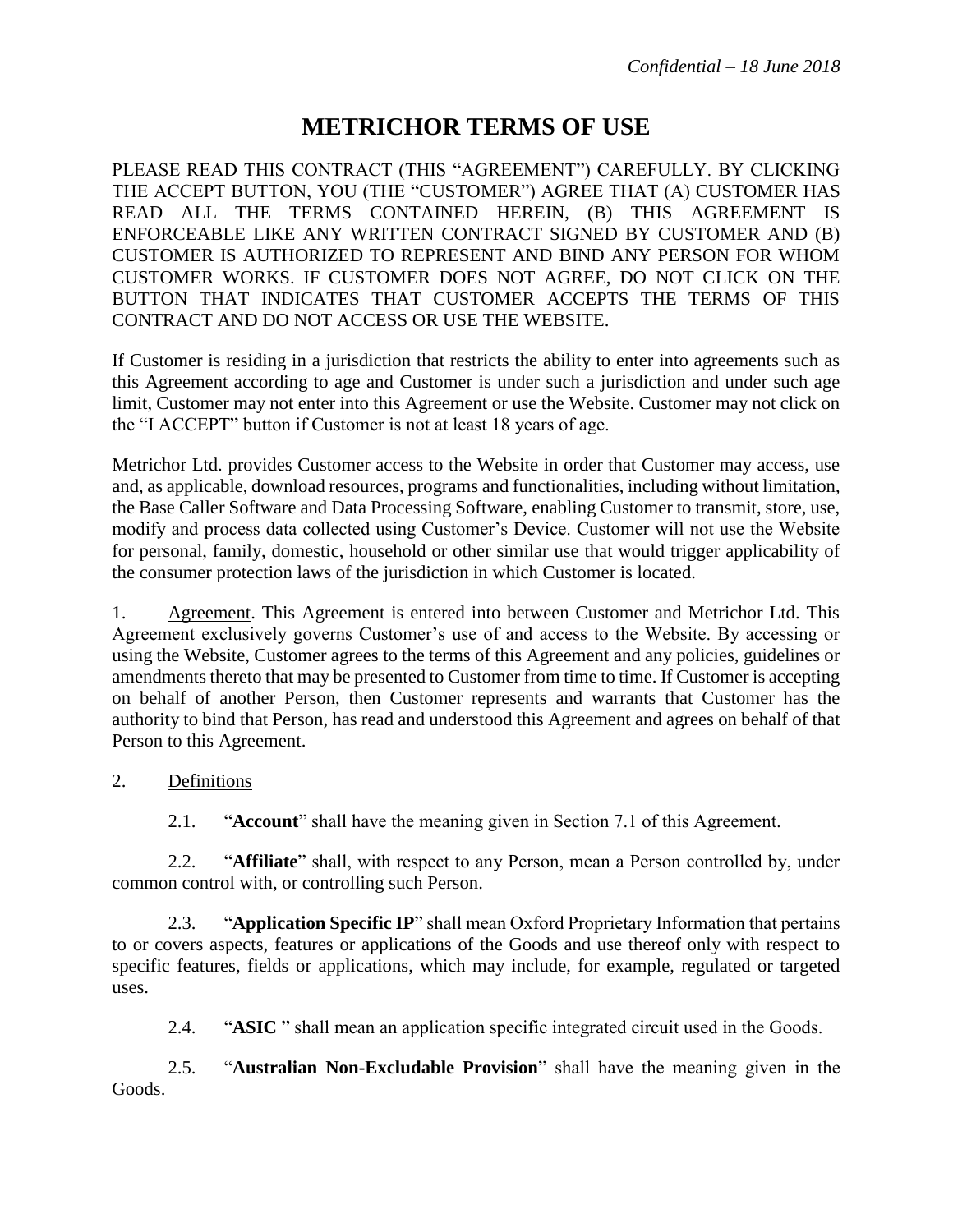2.6. "**Base Caller Software**" shall mean software, including all functional specifications associated therewith made available to the Oxford Group's customers on the Oxford Group's websites, as amended from time to time (the "Base Caller Documentation"), designed to convert certain Instrument Data to Biological Data, as may be made available to Customers by Oxford, whether free of charge or for a fee.

2.7. "**Biological Data**" shall mean any data that provides a characterization of the biological, genetic, biochemical and/or physiological properties, compositions, or activities of the materials to be analyzed using the Goods. Biological Data shall include processed nucleotide sequence data but shall exclude Instrument Data.

2.8. "**Chinese Non-Excludable Provision**" shall have the meaning given in Section 16.5 of this Agreement.

2.9. "**Commercial**" shall mean primarily intended for or directed towards commercial advantages or monetary compensation.

2.10. "**Consumables**" shall mean a Wash Kit, Sequencing Kit and other chemicals and materials available from Oxford and used to run samples in the quantity appropriate for Customer's use, which standard quantity is stated on Oxford's website, and of a type and mix suited to Customer's use, which type and mix is requested in Customer's Order. Consumables include, without limitation, enzymes and adaptors that enable sample preparation methods, molecular tethers that enable improved analyte to nanopore binding through interactions with the membranes, enzymes that allow for controlled transport of analytes through nanopores, buffered solutions for improved ionic conductance and solutions for washing the Flow Cells between samples.

2.11. "**Content**" shall mean all information, data, text, sound, photographs, graphics, video, messages or other materials.

2.12. "**Data Processing Software**" shall mean the Base Caller Software and applications in the data processing pipeline that Metrichor Ltd. or Oxford may, in its sole discretion, make available, which may include, Metrichor Ltd.'s "what's in my pot" tool, barcoding caller(s), variant caller(s), assembly tool(s), alignment tool(s), and/or data visualization tool(s).

2.13. "**Data Storage**" shall have the meaning given in Section 5.1 of this Agreement.

2.14. "**Device**" shall mean the MinION, the GridION, the PromethION, VolTRAX, Flongle, MinIT, or any combination thereof, to the extent leased by Customer from Oxford pursuant to an Order.

2.15. "**Epi2me Agent Software**" shall mean Metrichor Ltd.'s Epi2me Agent Software pre-loaded on to the Device to manage the transfer of data files from the Customer's Device to and from the Website for processing and reporting, including, without limitation: (a) the object code version of the software; (b) all functional specifications associated with the Epi2me Agent software made available to Oxford's customers on the Oxford Group's websites, as amended from time to time (the "Epi2me Agent Documentation") and (c) all updates, replacements, revisions, enhancements, additions, conversions, modifications, copies, derivative works, inventions, discoveries, patentable or copyrightable matter, concepts, expertise, techniques, patents,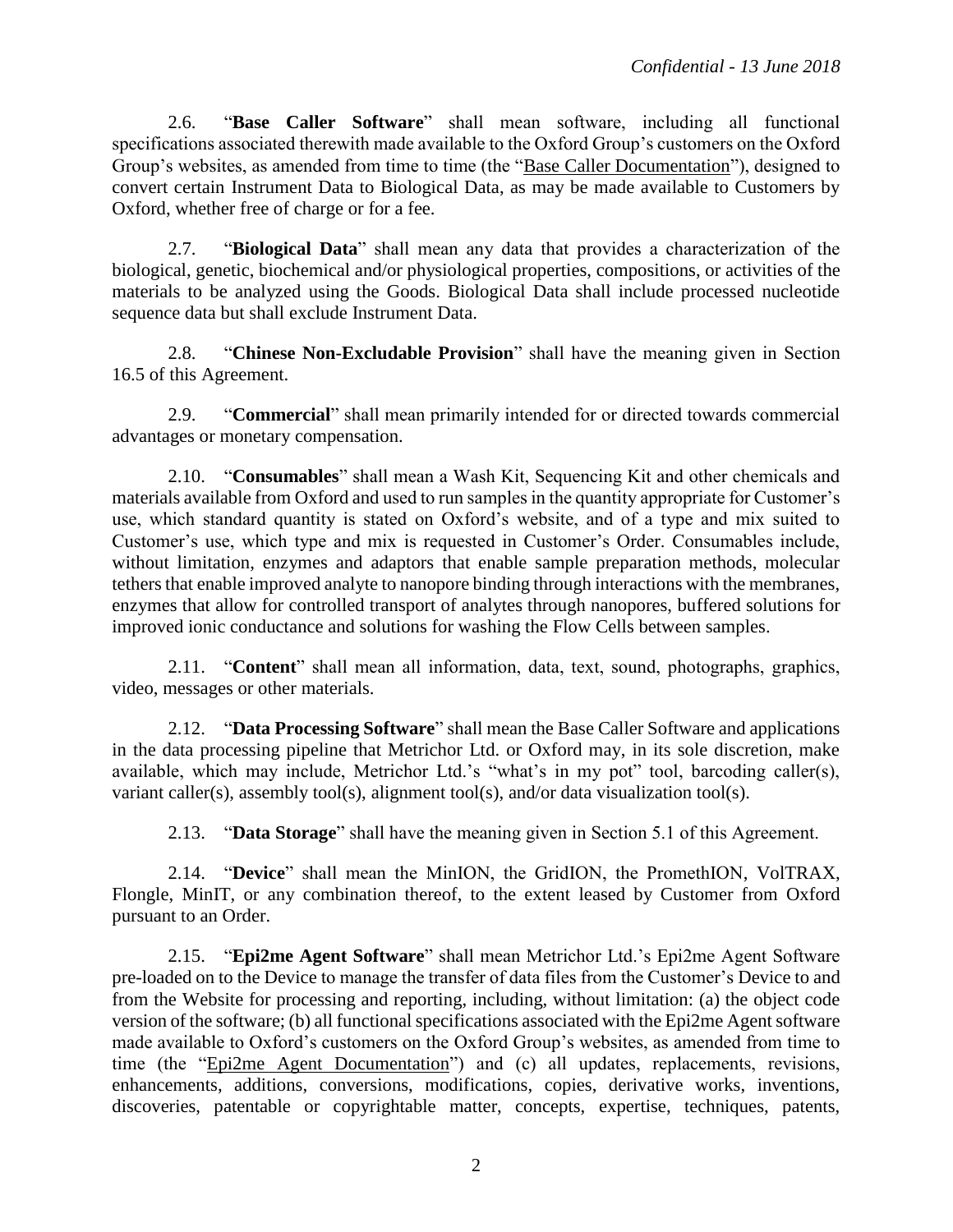copyrights, trade secrets and other related legal rights of the foregoing items associated with the Epi2me Agent Software.

2.16. "**Fee**" shall have the meaning given in Section 8.1 of this Agreement.

2.17. "**Flongle**" shall mean an adaptor for the MinION and/or GridION that enables use with Flongle-specific Flow Cells.

2.18. "**Flow Cell**" shall mean the flow cell with pre-loaded nanopores, membranes that hold the nanopores and electrochemistry on a chip surface, designed for the applicable Device.

2.19. "**Force Majeure**" shall mean an event beyond a Party's reasonable control, and which could not have been foreseen or which if it could have been foreseen was unavoidable, such as, without limitation, industrial disputes, strikes, failure of energy sources or transport networks, acts of God, war, terrorism, riot, civil commotion, failure of technical facilities, collapse of building structure, malicious damage, breakdown of machinery or default of suppliers or subcontractors.

2.20. "**Goods**" shall mean, together, the Hardware and Consumables.

2.21. "**GridION**" shall mean the outer casing into which five Flow Cells fit, and associated electronic components.

2.22. "**Hardware**" shall mean Devices and Flow Cells.

2.23. "**ID Key**" shall mean an identifying key that is uniquely associated with Customer.

2.24. "**Instrument Data**" shall mean any data generated by or through use of a Device, including, without limitation, instrument run reports, run parameters, run operating conditions, and any data generated by or available through use of Software that is not Biological Data.

2.25. **"Intellectual Property Rights"** shall mean patents, rights to inventions, copyright and related rights, moral rights, trade marks, business names and domain names, rights in get-up and trade dress, goodwill and the right to sue for passing off, rights in designs, rights in computer software, database rights, rights to use, and protect the confidentiality of, confidential information (including know-how and trade secrets) and all other intellectual property rights, in each case whether registered or unregistered and including all applications and rights to apply for and be granted, renewals or extensions of, and rights to claim priority from, such rights and all similar or equivalent rights or forms of protection which subsist or will subsist now or in the future in any part of the world.

2.26. "**Law**" shall mean any local, state or federal law, order or regulation of the United States of America (the " $U.S.'$ ) or the United Kingdom (the " $U.K.'$ "), or the People's Republic of China (the "P.R.C."), or any law, order or regulation of another sovereign with jurisdiction over Customer or Website.

2.27. "**License**" shall have the meaning given in Section 3.1 of this Agreement as limited by other provisions herein.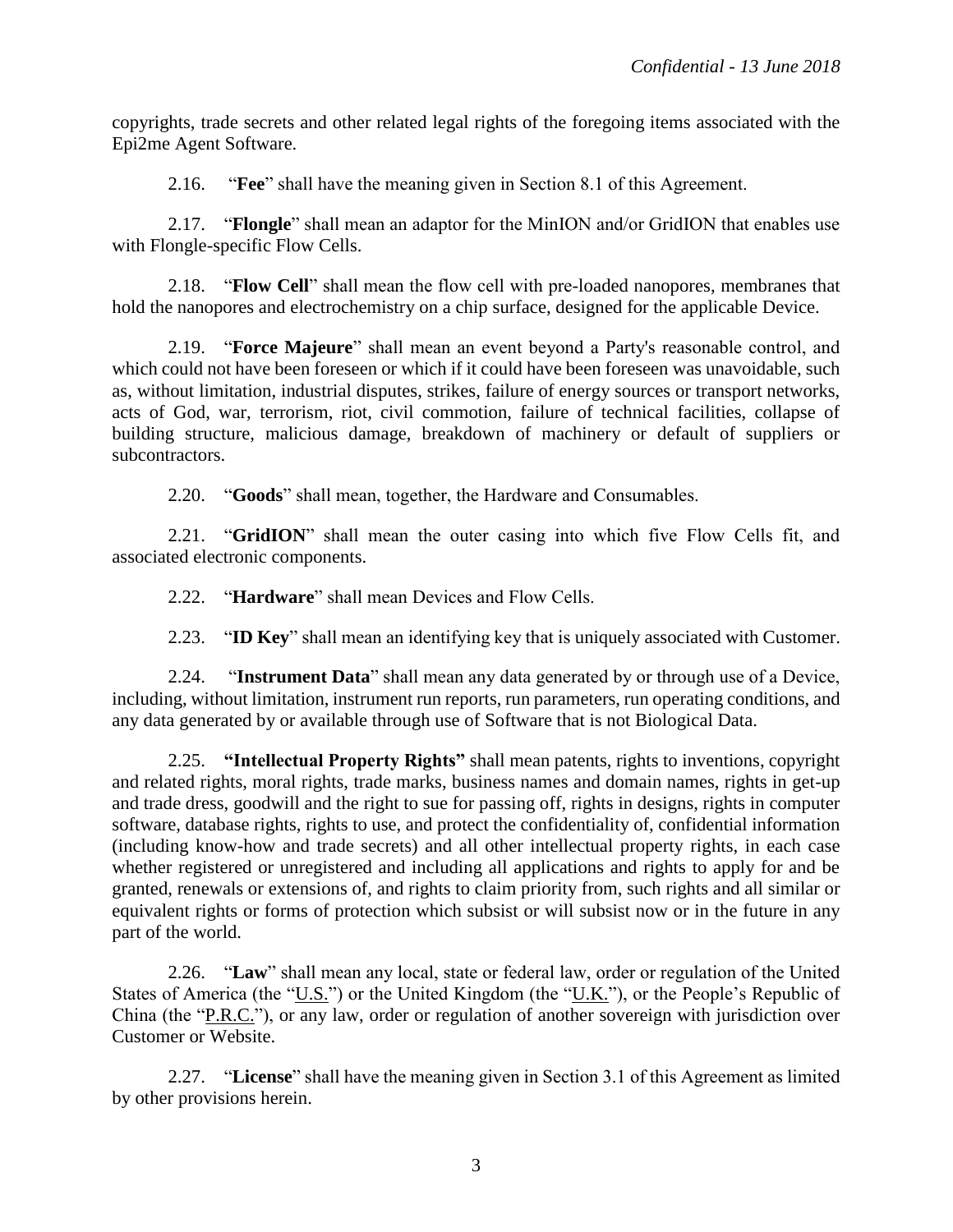2.28. "**Metrichor Interface**" shall mean a website provided by Metrichor Ltd. from which applications in the data processing pipeline may be accessed for purposes of processing Instrument Data and/or Biological Data.

2.29. "**Metrichor Ltd.**" shall mean Metrichor Limited, a subsidiary of Oxford Nanopore Technologies Ltd., registered in England under company number 08534345 and having its registered office at Edmund Cartwright House 4 Robert Robinson Avenue, Oxford Science Park, Oxford OX4 4GA.

2.30. **"MinION"** shall mean the outer casing into which one Flow Cell fits, and associated electronic components.

2.31. "**MinIT"** shall mean a computer companion to be used with the MinION and Flongle for the purpose of data acquisition,base calling and secondary data analysis.

2.32. "**MinKNOW Software**" shall mean Oxford's MinKNOW Software that Customer must download from a website designated by Oxford to manage MinION operations, including, without limitation: (a) the object code version of the software; (b) all functional specifications associated with the MinKNOW software made available to Oxford customers on the Oxford Group's websites, as amended from time to time (the "MinKNOW Documentation") and (c) all updates, replacements, revisions, enhancements, additions, conversions, modifications, copies, derivative works, inventions, discoveries, patentable or copyrightable matter, concepts, expertise, techniques, patents, copyrights, trade secrets and other related legal rights of the foregoing items associated with the MinKNOW Software.

2.33. "**Non-Commercial**" shall mean not intended for or directed towards commercial advantages or monetary compensation.

2.34. "**Non-Excludable Provision**" shall have the meaning given in Section 16.3 of this Agreement.

2.35. "**Order**" shall mean Customer's order for the Goods, as set out in an electronic order placed via the Oxford website, http://www.nanoporetech.com, or other web address specified in the order.

2.36. "**Oxford**" shall mean, with respect to any Order, the member of the Oxford Group that is a counterparty to such Order.

2.37. "**Oxford Confidential Information**" shall mean any information disclosed by any member of the Oxford Group that is disclosed in a manner such that Customer should reasonably understand such information to be confidential. Oxford Confidential Information shall, regardless of marking, include, but is not limited to, Oxford Proprietary Information, MinKNOW Documentation, Base Caller Documentation, the Consumables, Instrument Data, and research, development, trade secrets, software design, data collection, inventions, source code, API application programming interfaces), software specifications, software routines, screen displays, data entry formats, data base structures, data base formats, flow charts, print outs and prompting sequences embodied in any software of the Oxford Group; provided, however, Oxford Confidential Information shall not include (a) any information already in the public domain (other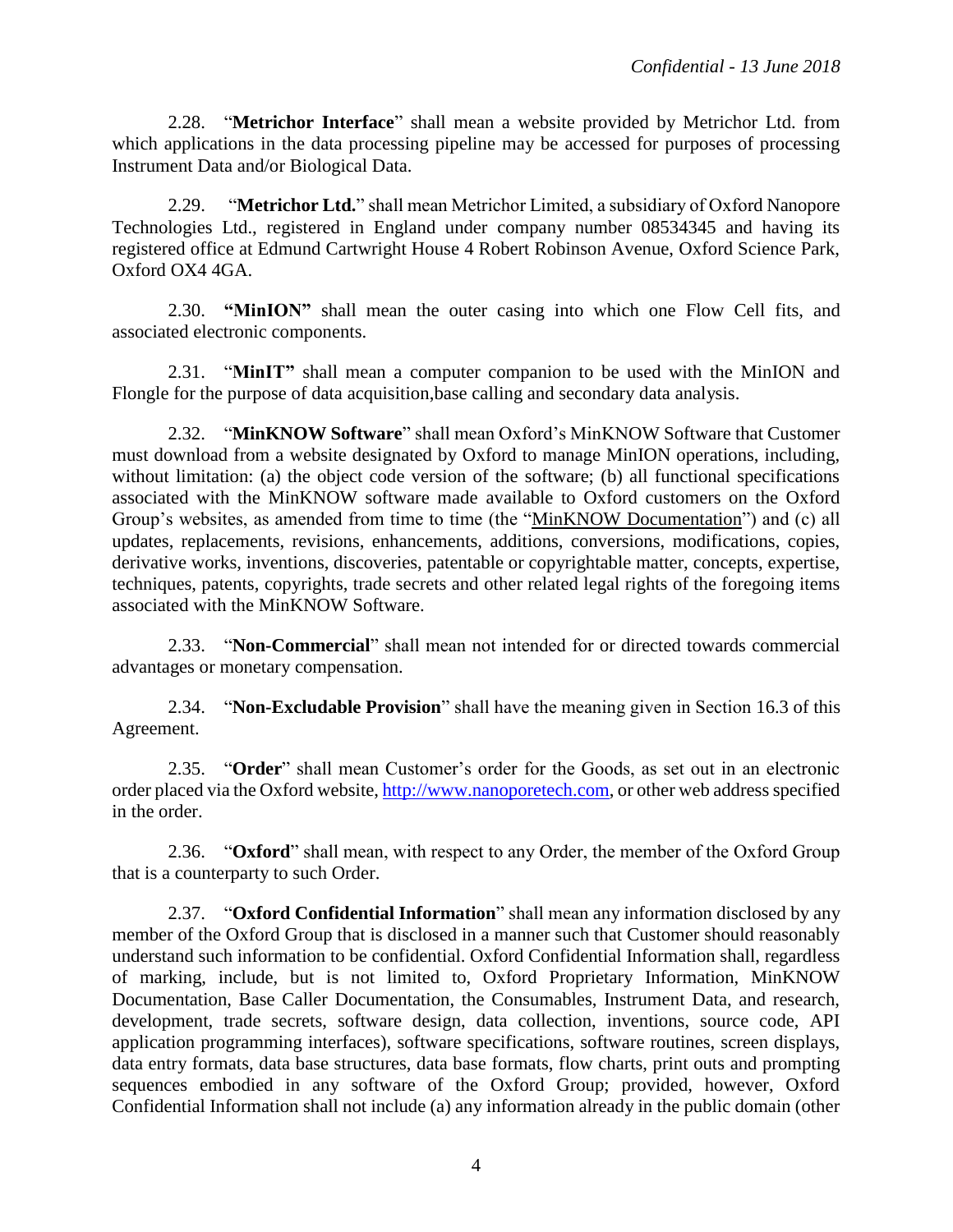than as a result of a violation of any duty of confidentiality) at the time of disclosure by the applicable member of the Oxford Group; (b) Biological Data; (c) information already known to Customer at the time of disclosure (other than as a result of a violation of any duty of confidentiality); or (e) information disclosed to Customer in good faith by a third party who has an independent right to such information (other than as a result of a violation of any duty of confidentiality).

2.38. "**Oxford Group**" shall mean Oxford Nanopore Technologies, Ltd., Metrichor Ltd., and any of their Affiliates.

2.39. "**Oxford Proprietary Information**" shall mean (a) the Hardware, Software, the Website and Instrument Data; and (b) all other materials owned or licensed by any member of the Oxford Group, including the design and processes used to manufacture the Goods and any Intellectual Property Rights therein or appurtenant thereto.

2.40. "**Party**" or "**Parties**" in singular or plural usage, shall mean Customer or Metrichor Ltd. as required by the context.

2.41. "**Person**" shall mean any individual, firm, partnership, company, corporation, association, organization, government, government agency or other legal entity.

2.42. "**Pseudomized Data**" shall mean data in which personal data is replaced with one or more artificial identifiers, or pseudonyms. For example a name is replaced with a unique number and the unique number is not made available in connection with the other data.

2.43. "**PromethION**" shall mean the outer casing into which forty-eight Flow Cells fit, and associated electronic components.

2.44. "**Redeemable Tokens**" shall have the meaning given in Section 3.6 of this Agreement.

2.45. "**Service Provider**" shall mean a Customer that has paid Oxford the applicable fee specified in Customer's Order to become a Service Provider; and (b) has completed Oxford's service provider certification process as more fully described on the Oxford website at http://www.nanoporetech.com, as may be amended from time to time at Oxford's sole discretion, or as otherwise stated on the Order,

2.46. "**Software**" shall mean the MinKNOW Software, the Epi2me Agent Software, the Base Caller Software, the VolTRAX GUI, and other Device software, as applicable, whether preloadedand/or embedded in the Hardware or provided separately, and related documentation.

2.47. "**Taxes**" shall mean any duties, customs fees or taxes (other than Metrichor Ltd.'s income tax) associated with any purchase through the Website.

2.48. "**Third-Party Agreements**" shall have the meaning given in Section 6.2 of this Agreement.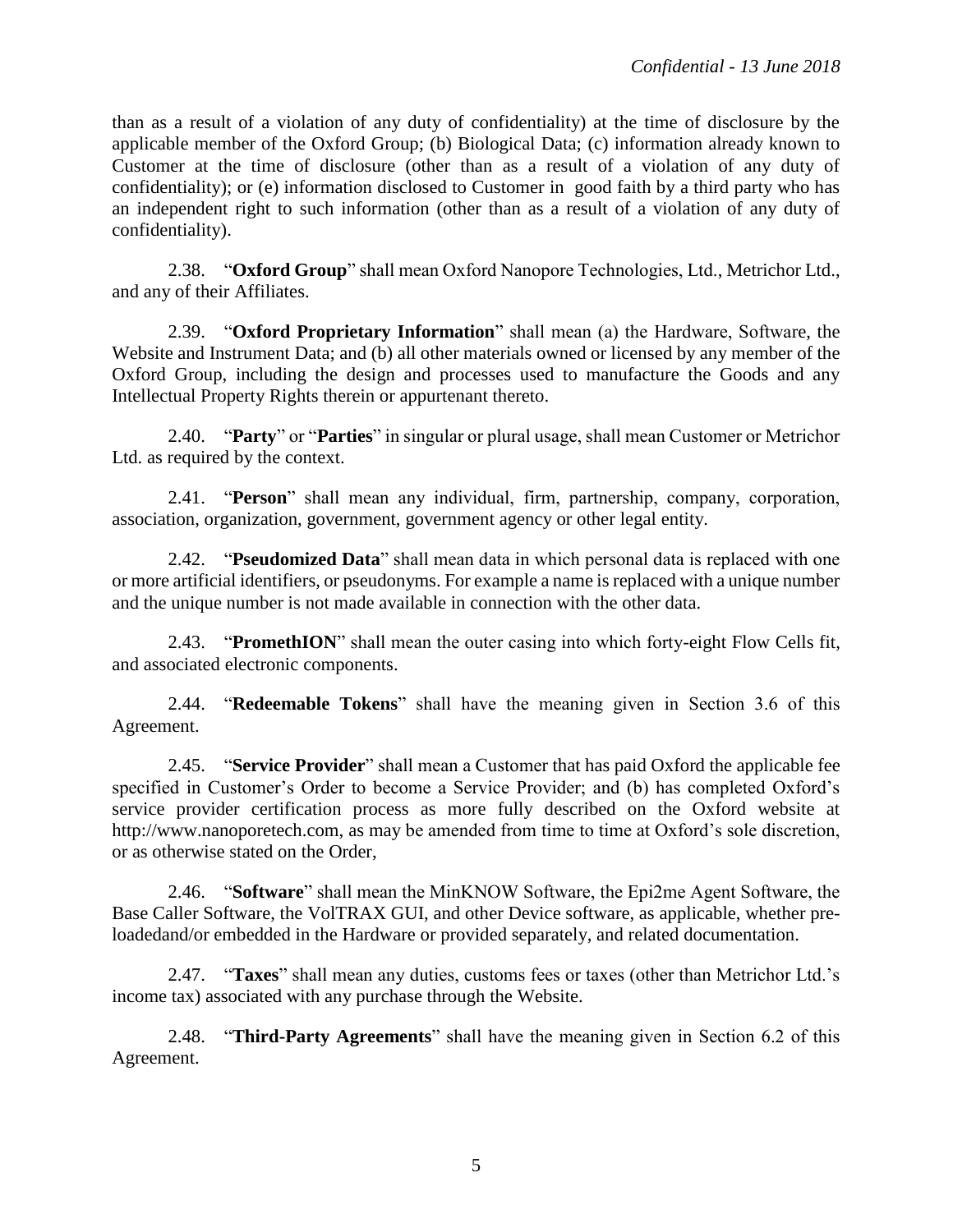2.49. "**Third-Party Providers**" shall mean Persons who own rights to Data Processing Software made available to Customer through the Metrichor Interface.

2.50. "**VolTRAX**" means an automated, programmable USB device designed to prepare samples from a variety of sources using both basic and advanced molecular biology methods with minimal user interaction.

2.51. "**Website**" shall mean the functionalities provided through the Metrichor Interface, including (a) the Metrichor website, reports and documentation provided via login; (b) the Metrichor Agent Software; (c) the Metrichor Interface cloud-based infrastructure with computing, data processing and storage, and reporting capability (the "Metrichor Cloud"); and (d) the applications and interfaces provided by Metrichor Ltd., other members of the Oxford Group or Third-Party Providers and made available on the Metrichor Interface.

## 3. Provision of Website

3.1. Grant of Right. Contingent upon Customer's acceptance of this Agreement, and subject to its terms, Metrichor Ltd. hereby grants, under the Oxford Group's Intellectual Property Rights other than Application Specific IP, to Customer a non-exclusive, non-transferable, limited, personal, revocable right to use the Website in conjunction with Devices for solely internal, Non-Commercial research purposes (the "License"). Customer acquires no proprietary rights in the Website. This License does not give Customer the right to use the Website to provide services of any kind to any third party. Customer acknowledges that the Website and the Devices may only be used in accordance with the Oxford Group's usage instructions as stated on the Oxford website at http://www.nanoporetech.com or in the Order. Without limiting the foregoing, Customer acknowledges that installation of third party software on Devices or use of Devices to access the Internet other than as expressly provided in the Oxford Group's usage instructions as stated on the Oxford website at http://www.nanoporetech.com or in the Order is prohibited and may interfere with successful sequencing.

3.2. Use Restrictions. The Website may not be accessed or used (a) by any Person that is, or is affiliated with, a current or potential competitor of any member of the Oxford Group; (b) on behalf of or for the benefit of any such competitor; (c) for the development of any other product or service that competes or could compete with the products or services of any member of the Oxford Group or (d) for monitoring, benchmarking or other competitive purposes. Customer represents and warrants that Customer will not use the Website in contravention of this provision. Without limiting the generality of the foregoing, competitor shall (i) be deemed to include an entity or person that develops, sells or distributes any third party tool, software, process or system for genomic sequencing, analysis of nucleic acids or molecule sensing and (ii) not be deemed to include customers of competitors solely because they are customers of competitors or government agencies by virtue of their funding of research by competitors.

3.3. Restrictions on Right; Prohibited Use and Activity. Customer shall not, and shall not permit a third party to use the Website other than in accordance with the Oxford Group's instructions and the terms of this Agreement. Customer shall use its best efforts to prevent unauthorized access to, or use of, the Website. In general, this Agreement prohibits uses and activities involving the Website that are illegal, infringe on the rights of others, or interfere with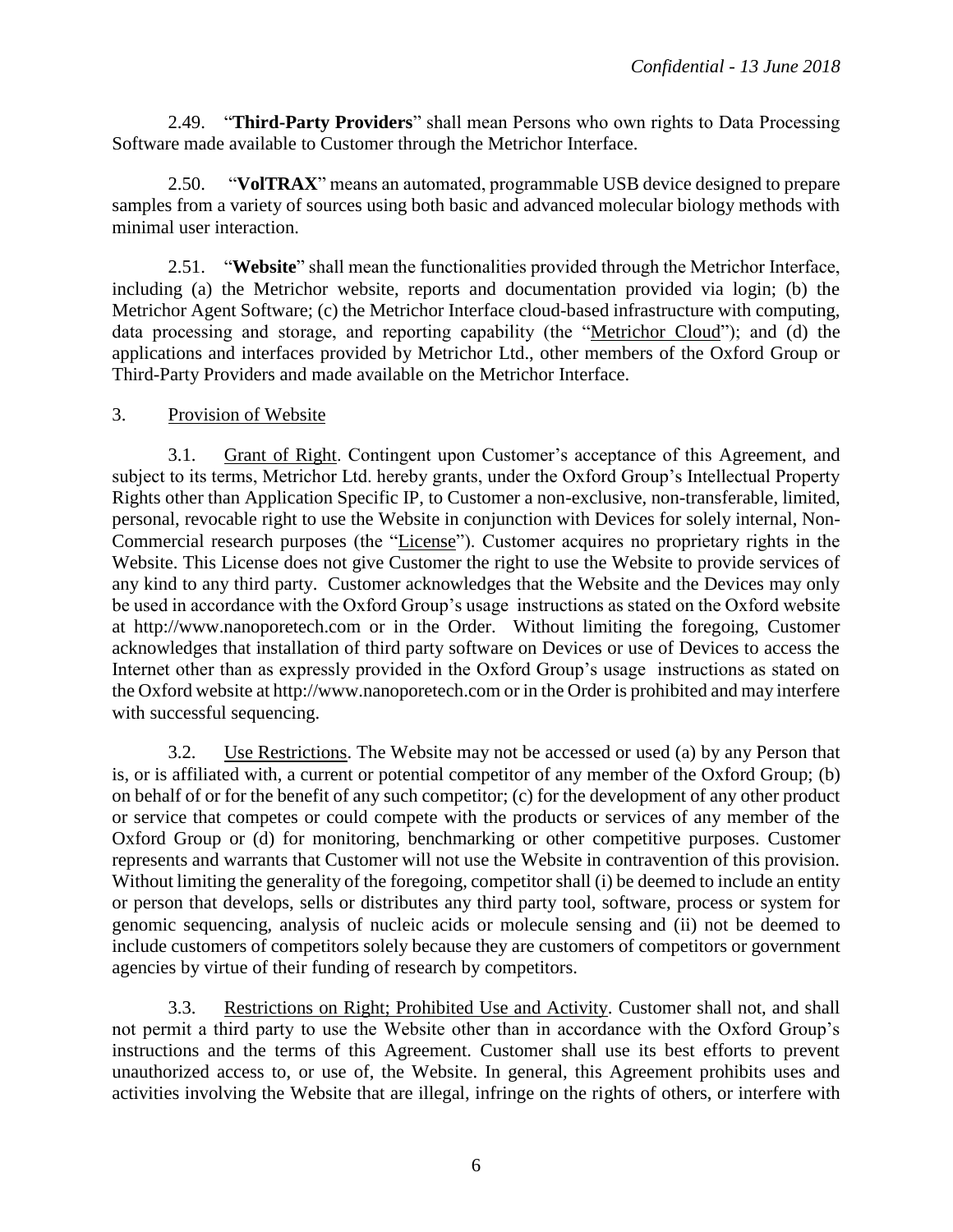or diminish the use and enjoyment of the Website by other Customers. For example, without limiting the foregoing, Customer shall not, and shall not permit any third party to, use the Website to: (a) undertake or accomplish any unlawful purpose, including, without limitation, posting, storing, transmitting or disseminating Instrument Data or Biological Data or other information which is libelous, obscene, unlawful, threatening or defamatory, or which infringes on the Intellectual Property Rights or other proprietary rights of any Person, or which in any way constitutes or encourages conduct that would constitute a criminal offense or would otherwise violate any Law; (b) post, store, send, transmit or disseminate Instrument Data or Biological Data or other information which a reasonable person could deem to be unlawful; (c) upload, post, publish, transmit, reproduce, create derivative works of or distribute in any way Instrument Data or Biological Data or other information, software or material obtained through the Website that is protected by copyright or other proprietary right without first obtaining any required permission of the rightful owner; (d) impersonate any Person, forge any other Person's digital or manual signature or perform any other similar fraudulent activity; (e) access any other Person's computer, computer system, network, software or Instrument Data or Biological Data without its knowledge and consent; (f) breach the security of another Customer or the Website; (g) attempt to circumvent the Customer authentication system or security of the Website, including, without limitation, attempting to access Instrument Data or Biological Data to which Customer has no legal rights or logging into or making use of an Account Customer is not expressly authorized to access; (h) use or distribute tools or devices designed or used for compromising security; (i) copy, distribute or sublicense any proprietary software provided in connection with the Website by any member of the Oxford Group or any Third-Party Providers (except to the extent applicable laws specifically prohibit such restriction); (j) distribute programs that make unauthorized changes to the Website, Data Processing Software, Software or Devices; (k) use or run programs from the Website that provide Instrument Data or Biological Data or other Website services to any third party; (l) restrict, inhibit or otherwise interfere, regardless of intent, purpose or knowledge with the ability of any other person to use or enjoy the Website; (m) impede other Customers' ability to post, transmit, store or retrieve Instrument Data or Biological Data; (n) restrict, inhibit, interfere with or otherwise disrupt or cause performance degradation, regardless of intent, purpose or knowledge, to the Website; or (o) resell or otherwise make available the Website directly or indirectly, in whole or in part, to any third party.

3.4. Usage and Consumption. Customer represents and warrants that Customer's use of the Website will not adversely impact the speed, security or integrity of the Website or circumvent or render ineffective Metrichor Ltd.'s technological and other measures to protect and control the Website and data. Customer acknowledges and agrees that Metrichor Ltd. may, in its sole discretion, apply a monthly data transmittal, processing, re-processing and/or consumption threshold or other restrictive measure to Customer's Account to preserve and protect the speed, security and integrity of the Website for all Customers. Notice of such monthly data consumption threshold or other restrictive measure will be specified in the Order or posted to the Website and will become effective immediately upon posting.

3.5. Updates. Customer hereby acknowledges that Metrichor Ltd. may disable or upgrade all or part of the Website at any time without notice to Customer and without any form of compensation or consideration to Customer. Customer hereby acknowledges that Metrichor Ltd. may (a) make new applications, tools, features or functionalities available from time to time through the Website; (b) upgrade the Website to update, enhance and further develop its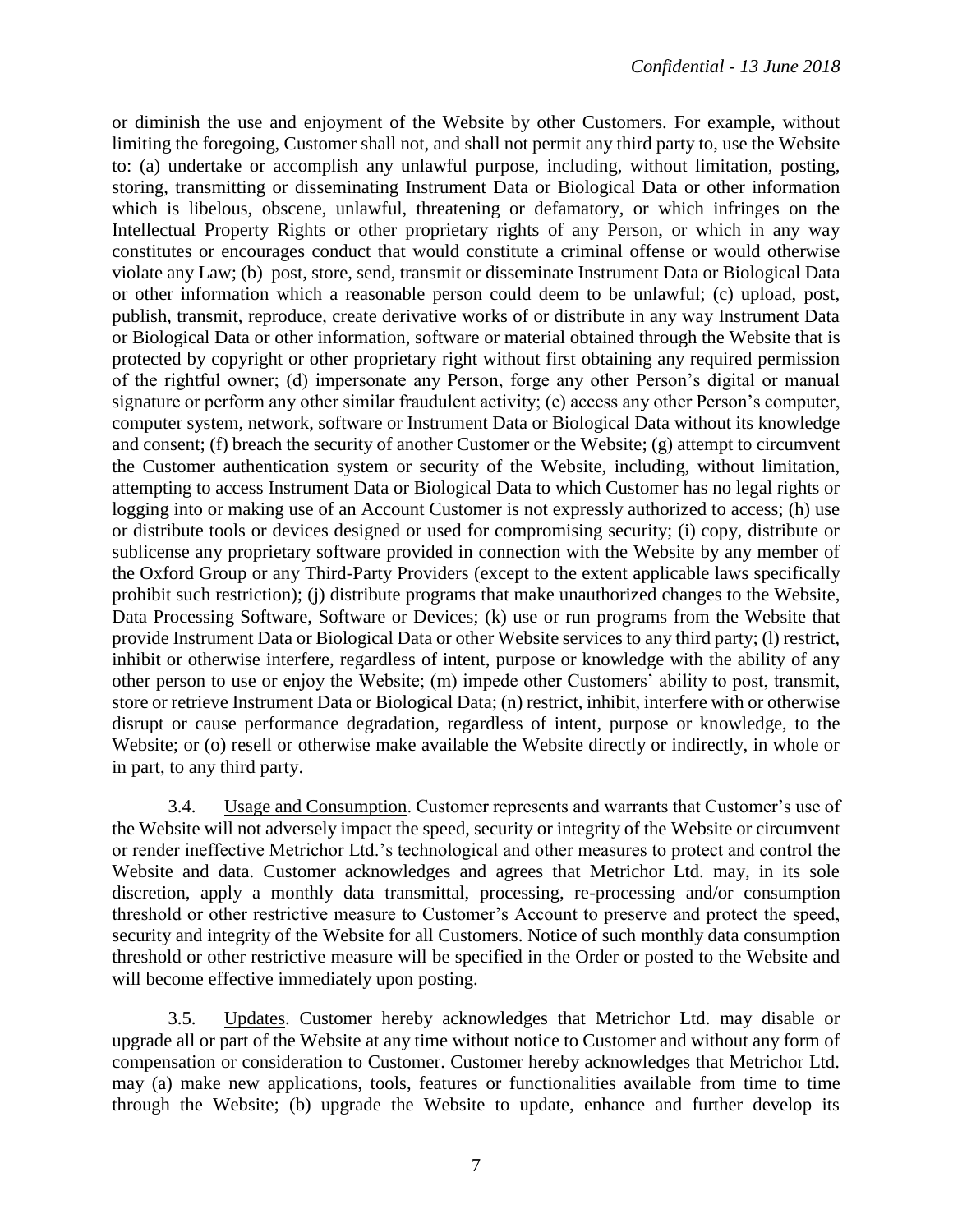functionalities, including providing bug fixes, patches, enhanced functions, missing plug-ins and new versions and (c) add new services to the "Website" definition from time to time, the use of which may be contingent upon Customer's agreement to additional terms.

3.6. Redeemable Tokens. In the event that Customer purchases certain Goods from Oxford, as described in Customer's Order, Oxford will provide Customer with tokens that may be redeemed by Customer to make purchases on the Website ("Redeemable Tokens"). Redeemable Tokens do not represent cash value or the right to redeem such Redeemable Tokens for cash. If Customer does not use the Redeemable Tokens within six (6) months of their issuance, as described in Customer's Order, then such Redeemable Tokens will be void and may no longer be used for purchases on the Website by Customer.

3.7. Commercial Use of Website. Contingent upon: (a) Customer's payment to Oxford of the applicable fee specified in Customer's Order; and (b) Customer's completion of Oxford's service provider certification process as more fully described on the Oxford website at http://www.nanoporetech.com, as may be amended from time to time at Oxford's sole discretion, or as otherwise stated on the Order, Oxford and Customer agree that:

3.7.1. Waiver. Notwithstanding the provisions of Section 3, as to any Service Provider, "Research Use" may include Commercial use of the Website so long as and on the condition that (a) such use is limited to Commercial use solely to the extent necessary to facilitate provision of services to third parties for the purposes of such third parties' Research Use (as defined without reference to this sentence of Section 3.7.1) by a Customer that is a Service Provider; (b) such services are not provided to any third party who would fall within the categories set forth in clauses (a) through (d) of Section 3.2 above; (c) Customer otherwise remains bound by the limitations and restrictions on its right to use the Website contained in this Agreement; (d) Customer provides such services to third parties only after entering into an agreement with each such third party including (i) limitations and restrictions on the use of the Website obtained thereby which are substantially identical to those contained in this Agreement, (ii) confidentiality obligations no less favorable to Oxford than those contained in this Agreement, (iii) to the extent the Law so permits, a covenant making Oxford an express third party beneficiary of such agreement, and (iv) a covenant requiring each such third party to register with Oxford following instructions provided in the Order; and (e) Customer provides to such third parties documents and/or information, as provided by Oxford, explaining that (i) Customer provides services using the Website and (ii) additional applications and analyses of the Biological and/or Instrument Data collected using the Device or Software are available on the Metrichor Interface, or as otherwise specified by Oxford. Notwithstanding the provisions of Section 4.1 but subject to Service Provider's compliance with this Agreement, Service Providers may make available to their end customer Biological Data within the first forty-eight (48) hours after such Data is first written to a disk so long as they do not use any third party Commercial software (unless authorised by Oxford via notice on its website), or any third party Commercial services to process the Instrument Data from which the Biological Data is derived.

3.7.1.1. Terms with Third Parties. Customer may provide such services to third parties only if Customer's agreements with such third parties at all times include limitations and restrictions on use of the Website obtained thereby substantially identical to those contained in this Agreement.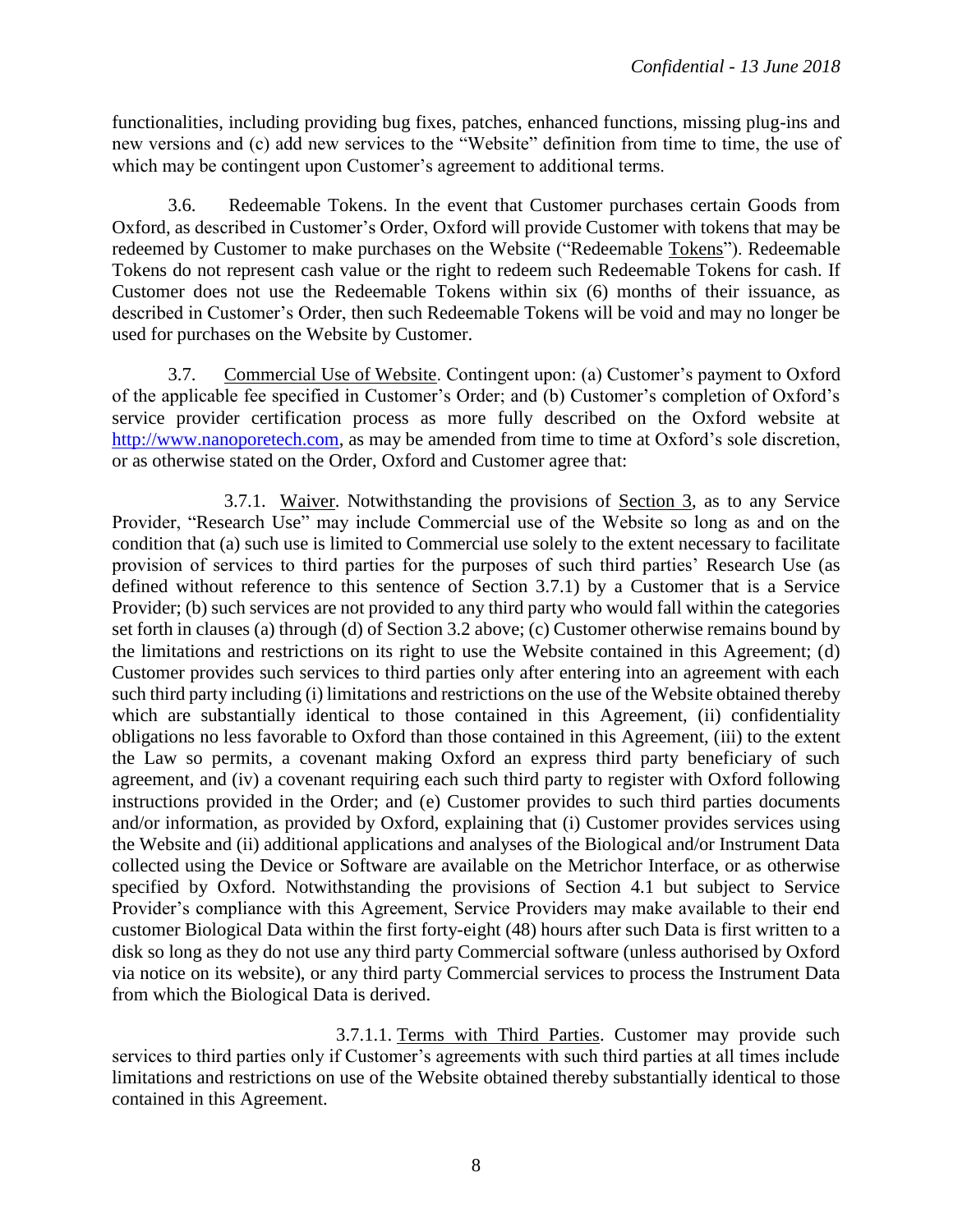3.7.1.2.Representations and Warranties to Third Parties. Oxford makes no representations or warranties hereby to any third party with respect to the Website. Customer shall not make any representations or warranties to third parties to whom it provides services with respect to the Website beyond those made by Oxford the Customer under this Agreement.

3.7.1.3. Indemnification of Third Parties. Third parties obtain no rights to indemnification by Oxford hereby. Customer is solely responsible to indemnify third parties to whom it provides services in connection with or arising out of Customer's use of the Website or the services provided by Customer using the Website. Customer shall defend, indemnify and hold harmless Oxford, its affiliates and their officers and employees from and against damages, liabilities, costs and attorneys' fees incurred by Oxford in connection with or as a result of Customer's use of the Website and/or provisions of services to third parties using Website.

3.7.1.4. Compliance. Customer represents and warrants that Customer will at any and all times ensure that the way in which and the purposes for which it uses the Website and markets its services comply with all applicable Laws, regulations and government policies and all use restrictions and obligations set forth in this Agreement. Customer is responsible for obtaining any necessary approvals, licenses and permissions that may be required for such use, operation and marketing.

3.7.1.5. Oxford Language. Customer shall provide to third parties to whom it provides services using the Website such documents and/or information, as provided by Oxford, explaining that (a) Customer provides services using the Website, (b) additional applications of the Data collected using the Website are available on the Metrichor Interface and (c) such third parties must register an account with Metrichor by following the instructions set forth in such documents or contained in such information in order to receive the services provided by Customer. Customer shall include confidentiality obligations and use restrictions no less favorable to Oxford than those in this Agreement and a covenant making Oxford an express third party beneficiary of provisions in its agreements with its customers to whom it provides services using the Website.

## 4. Data Terms of Use

4.1. Data Restrictions. Customer shall not, and shall not permit any third party to, (a) disclose, transmit, use or process Instrument Data or Biological Data other than to Third Party Providers, or (b) attempt to do any of the foregoing, except in accordance with the terms of this Agreement and whilst using the Website and/or any Software or functionalities made available therein or through the Metrichor Interface, in each case, except as expressly permitted by the Oxford Group in writing. Customer further agrees not to make available to any third party Biological Data or Instrument Data or use any third party Commercial software (unless authorised by Oxford via notice on its website) to process Instrument Data generated through use of a Device or Software, whether or not for processing on Customer's behalf, within the first forty-eight (48)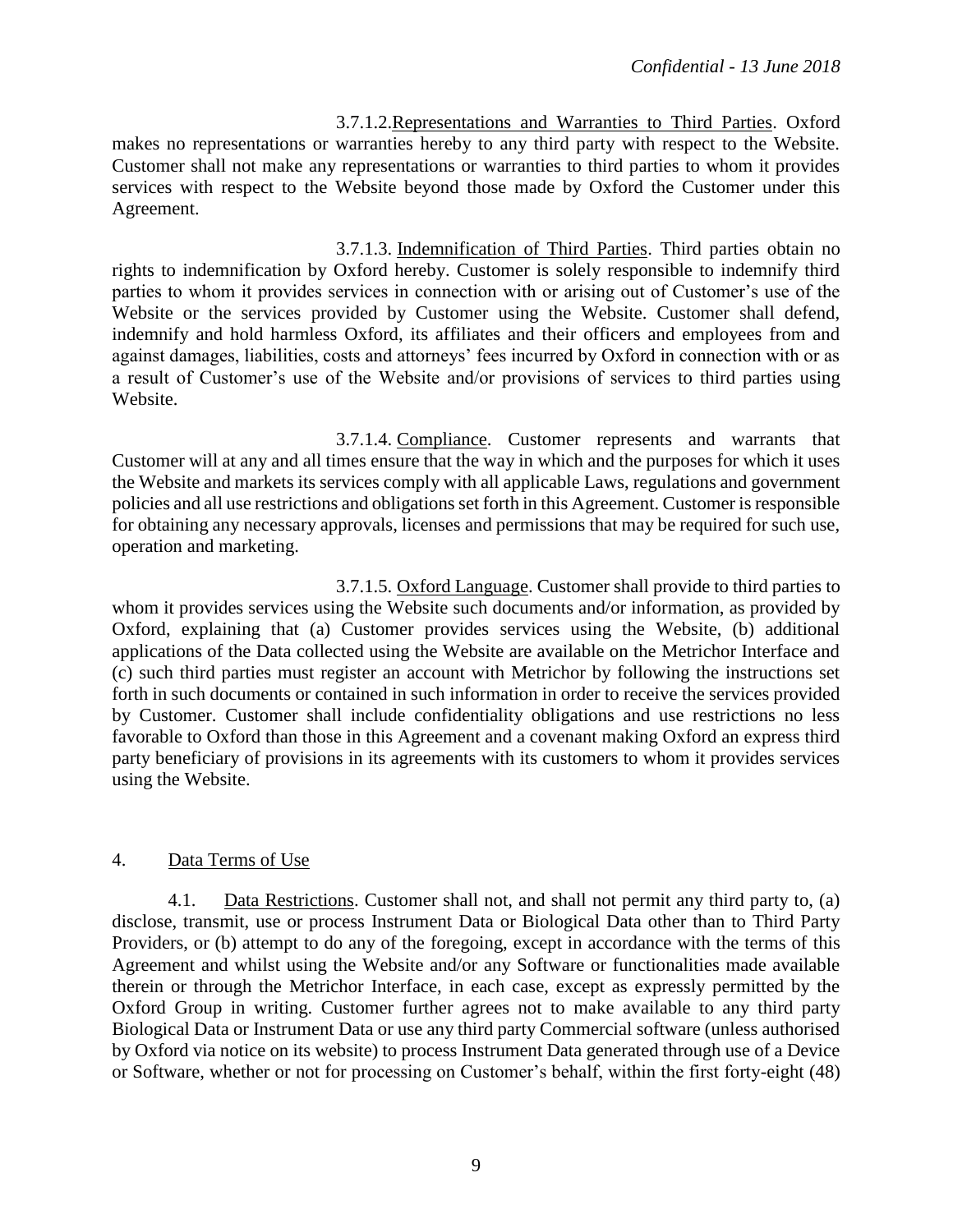hours after such Biological Data or Instrument Data is first written to a disk at Customer's direction.

4.2. Data Location. Customer acknowledges and agrees that Customer's access to, download of and/or use of the Website may require that data be transmitted, processed or stored offline, outside of the Website or outside of Customer's state or country.

4.3. Third-Party Provider Access. Customer acknowledges and agrees that Metrichor Ltd. may allow Third-Party Providers access to data as required for the operation of Third-Party Provider Data Processing Software available through the Metrichor Interface. Metrichor Ltd. shall not be responsible for any disclosure, modification or deletion of data resulting from any use of such Third-Party Provider Data Processing Software or access to data by Third-Party Providers.

4.4. Data Removal or Deletion. Metrichor Ltd. is not obligated to ensure that data removed or deleted from the Website by Customer is recoverable. In the event Customer attempts to remove or delete Data transmitted to the Website or stored in the Metrichor Cloud, Metrichor Ltd. is under no obligation to provide recovery services with respect to such data. Customer acknowledges and agrees that, even if removed or deleted by Customer, data may be retained by Data Processing Software to which Customer made such data available. Any such data will be used solely to provide to Customer products or services, improve products or services or manage Metrichor Ltd.'s business.

4.5. Data Re-Processing. Customer shall be entitled to have Instrument Data processed one (1) time using, in Oxford's sole discretion, either the Base Caller Software through the Metrichor Interface or a local version of the Base Caller Software, in each case in the format or version made available by Oxford to Customer in Oxford's sole discretion, or through the Software provided, solely at Oxford's discretion. Customer may, in its sole discretion, request additional Instrument Data processing and analysis using Data Processing Software available through the Website and Metrichor Interface. Customer acknowledges and agrees that such additional processing may be contingent upon Customer's payment of fees, separate from and in addition to the fee charged for use of Oxford's Devices and Software as set forth in Customer's Order(s), as imposed by Metrichor Ltd. in its sole discretion, notice of which fees shall be made available via the Website prior to or contemporaneous with Customer's attempted additional processing.

4.6. Pseudomized Health Data. Customer shall not upload, transmit, store or modify data containing the information of any Person, including, without limitation, data consisting of genomic information, unless Customer has obtained (a) a written and signed authorization and consent to Customer's transmission, storage and use of such information, (b) an advance written disclosure of sharing of personal data or personal information (as defined under applicable law) and (c) a written and signed authorization and opt-in to the collection by the Hardware, MinKNOW Software and/or Website of details regarding the location at which such information was acquired, the IP address from which Metrichor Interface is accessed, the ASIC ID and/or the Device ID. Customer shall not upload, transmit, store or modify data that contains the information of any Person, including without limitation, data consisting of genomic information, whether or not Instrument Data, unless Customer has pseudomized such data and does not make available to the Oxford Group information that permits such Pseudomized Data to be re-identified and, except with respect to contact information of Customer and its relevant personnel, does not make available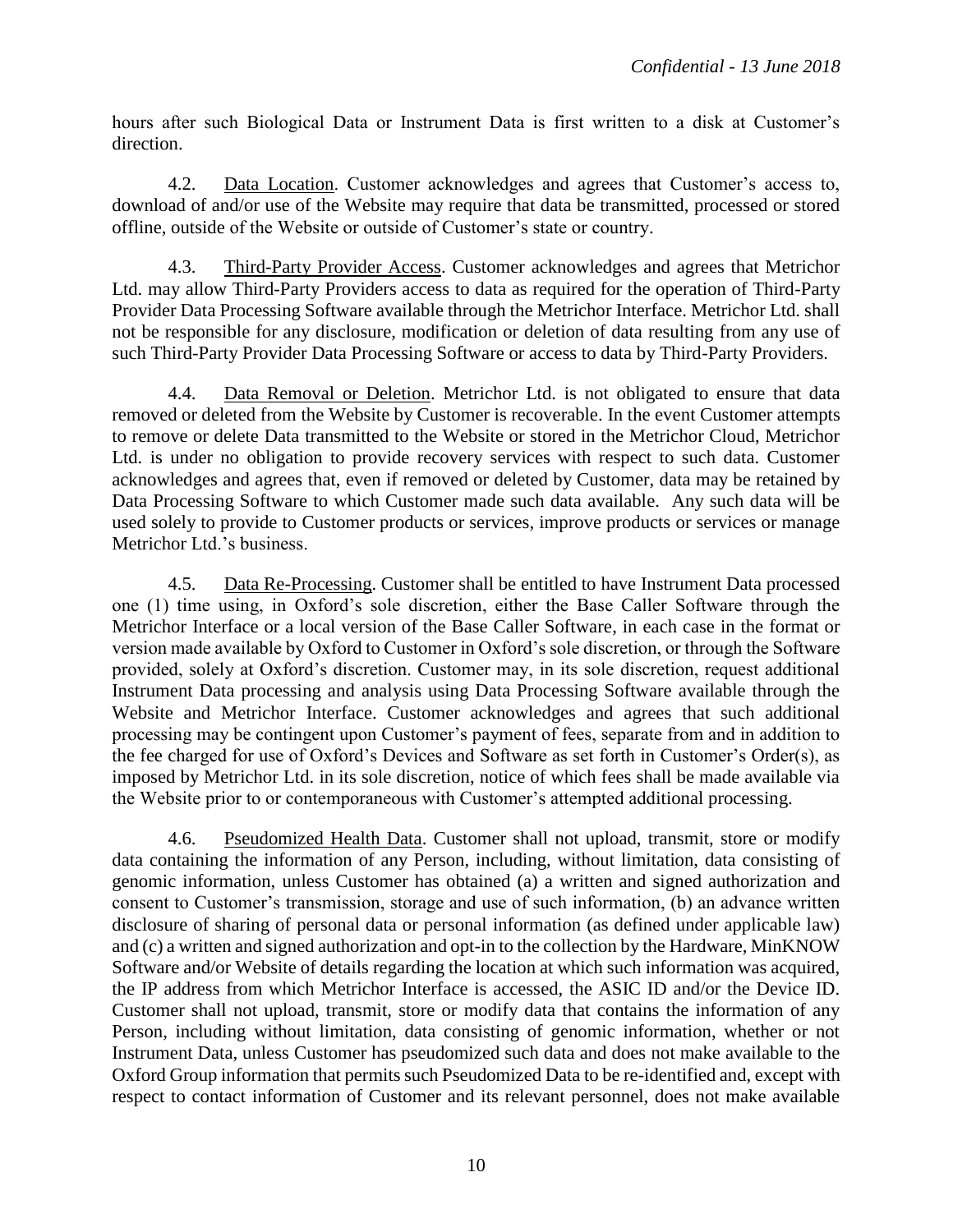personal data or personal information as defined by applicable law (e.g., HIPAA, EU Data Protection Directive (Directive 96/46/EC on the Protection of Individuals With Regard to the Processing of Personal Data and on the Free Movement of Such Data), Personal Data Protection Act 2012 (No. 26 of 2012), Privacy Act of 1988 (Cth) and the PRC Cyber Security Law and other PRC regulations concerning personal data or information protection). For example, Customer shall not provide the name, date of birth, address, social security number, government-issued identification number or any other information that could directly or indirectly identify the Person from whom any genomic or other information was derived.

### 5. Metrichor Cloud Terms of Use

5.1. Availability of Storage. Customer may purchase allocations of web-based storage capacity ("Data Storage") in the Metrichor cloud through the Website. Customer may purchase an initial allotment of Data Storage as stated in the order and, thereafter, additional allotments of Data Storage, as described on the Website, on a subscription basis. Customer acknowledges and agrees that Customer's access to and use of the Metrichor cloud and right to Data Storage (a) may be contingent upon Customer's agreement to license agreements, terms of use and privacy policies separate from and in addition to this Agreement and (b) is contingent upon Customer's payment of fees separate from and in addition to the fee charged for use of Oxford's MinION and Software, as imposed by Metrichor Ltd. in its sole discretion, notice of which fees shall be made available via the Website prior to or contemporaneous with Customer's attempted access to the Metrichor cloud and use of Data Storage. Customer shall not attempt to store data in the Metrichor cloud without a Data Storage subscription. Customer may change Customer's Data Storage subscription at any time by upgrading or downgrading through the Website. Customer acknowledges and agrees that in the event Customer purchases a Data Storage subscription and, thereafter, this Agreement is terminated by either Party for any reason, Customer's stored data will be deleted ten (10) days after the date on which this Agreement is terminated. Customer's use of Data Storage is governed by the terms of this Agreement as may be amended from time to time.

5.2. Data Storage Restrictions. In addition to Customer's other obligations under this Agreement, Customer shall not, and shall not permit a third party to: (a) use Data Storage other than in accordance with the Oxford Group's instructions and the terms of this Agreement; (b) exceed applicable and reasonable limitations on bandwidth or Data Storage capacity imposed by Metrichor Ltd. under this Agreement or other Oxford Group instructions or (c) use the Metrichor cloud or Data Storage in a manner that intentionally or unintentionally threatens Metrichor Ltd.'s ability to provide the Metrichor cloud or Data Storage to other Customers. Metrichor Ltd. may take all reasonable steps to protect the Metrichor cloud, the Website and the Oxford Group's systems, including without limitation, suspending or terminating Customer's use of and access to the Metrichor cloud and right to Data Storage and deleting Customer's stored data.

## 6. Terms of Use of Tools

6.1. Access to Tools. Customer may access tools developed by the Oxford Group or Third-Party Providers through the Metrichor Interface. Customer acknowledges and agrees that Customer's access to, download of and/or use of Data Processing Software may be contingent upon Customer's (a) agreement to license agreements, terms of use and privacy policies separate from and in addition to this Agreement and (b) payment of fees, separate from and in addition to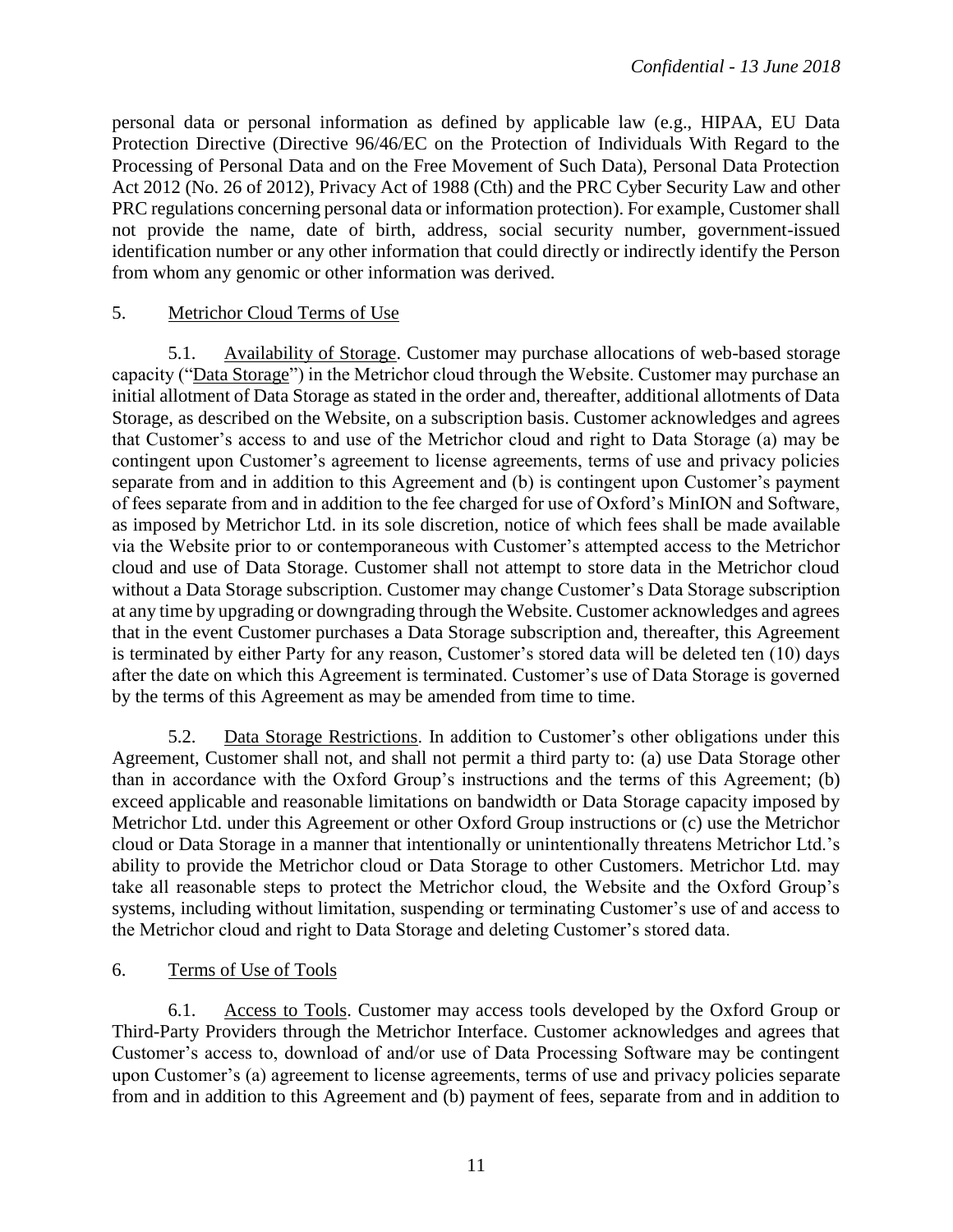the fee charged for use of Oxford's Devices and Software, as imposed by Metrichor Ltd. in its sole discretion, notice of which fees shall be made available via the Metrichor Interface prior to or contemporaneous with Customer's attempted access, download and/or use.

6.2. Third-Party Providers. Customer acknowledges and agrees that Customer's use of Data Processing Software developed by Third-Party Providers may require disclosure of Customer's data to such Third-Party Providers, and that the Oxford Group may, pursuant to Section 4.3 of this Agreement, disclose and transmit such data to such Third-Party Providers. Customer acknowledges and agrees that Customer's access to, download of and/or use of Third-Party Provider Data Processing Software operates as a transaction between Customer and Third-Party Provider in which the Oxford Group acts solely as agent, and that Third-Party Provider alone is responsible under any agreements presented or agreed to in connection with Customer's access to, download of and/or use of Third-Party Provider Data Processing Software ("Third-Party Agreements"). Further, Customer acknowledges and agrees that each member of the Oxford Group is a third-party beneficiary of any Third-Party Agreements and, upon Customer's acceptance of the terms of any Third-Party Agreements, and each member of the Oxford Group will have a right to enforce such Third-Party Agreements against Customer. The Oxford Group makes no representation, warranty or promise regarding Third-Party Providers or their Data Processing Software.

## 7. Security.

7.1. Login. Upon Customer's first registration or login attempt, the Oxford Group will register Customer by collecting Customer's details and assigning Customer an identifying ID Key and password (together, the "Account"). Customer shall provide accurate and complete information during registration, and shall update Customer's registration information as necessary to keep it accurate, current and complete. Failure to provide accurate, current and complete registration information may result in suspension and/or termination of Customer's Account. Customer shall use Customer's ID Key and password to log into the services and websites provided by the Oxford Group. Metrichor Ltd. reserves the right to deny Customer access to Customer's Account and the Website if Metrichor Ltd has a reasonable suspicion of fraudulent activity, use in violation of any applicable agreement between the parties or to protect the Oxford Group. Customer is solely responsible for maintaining the confidentiality and security of its ID Key and password and for all activities that occur through Customer's Account. Customer shall not permit any other Person to use Customer's ID Key or password to access or use any or all of the Website. Customer shall contact Metrichor Ltd. immediately if Customer suspects or becomes aware of any unauthorized use of its Account or that the security of part or all of its Account is compromised. The Oxford Group shall not be responsible for any losses arising out of the unauthorized use of Customer's Account. Metrichor Ltd. may disable Customer's ID Key or password at any time if, in Metrichor Ltd.'s sole reasonable discretion, Customer has failed to comply with the terms of this Agreement.

7.2. Security Systems. Metrichor Ltd. has implemented reasonable security systems and procedures designed to maintain the security and confidentiality of the Website and data, protect against anticipated threats or hazards to the security or integrity of the Website and data and protect against unauthorized access to or use of the Website or Data. Notwithstanding the foregoing, Metrichor Ltd. cannot perfectly guard against the risk of intentional or inadvertent disclosure of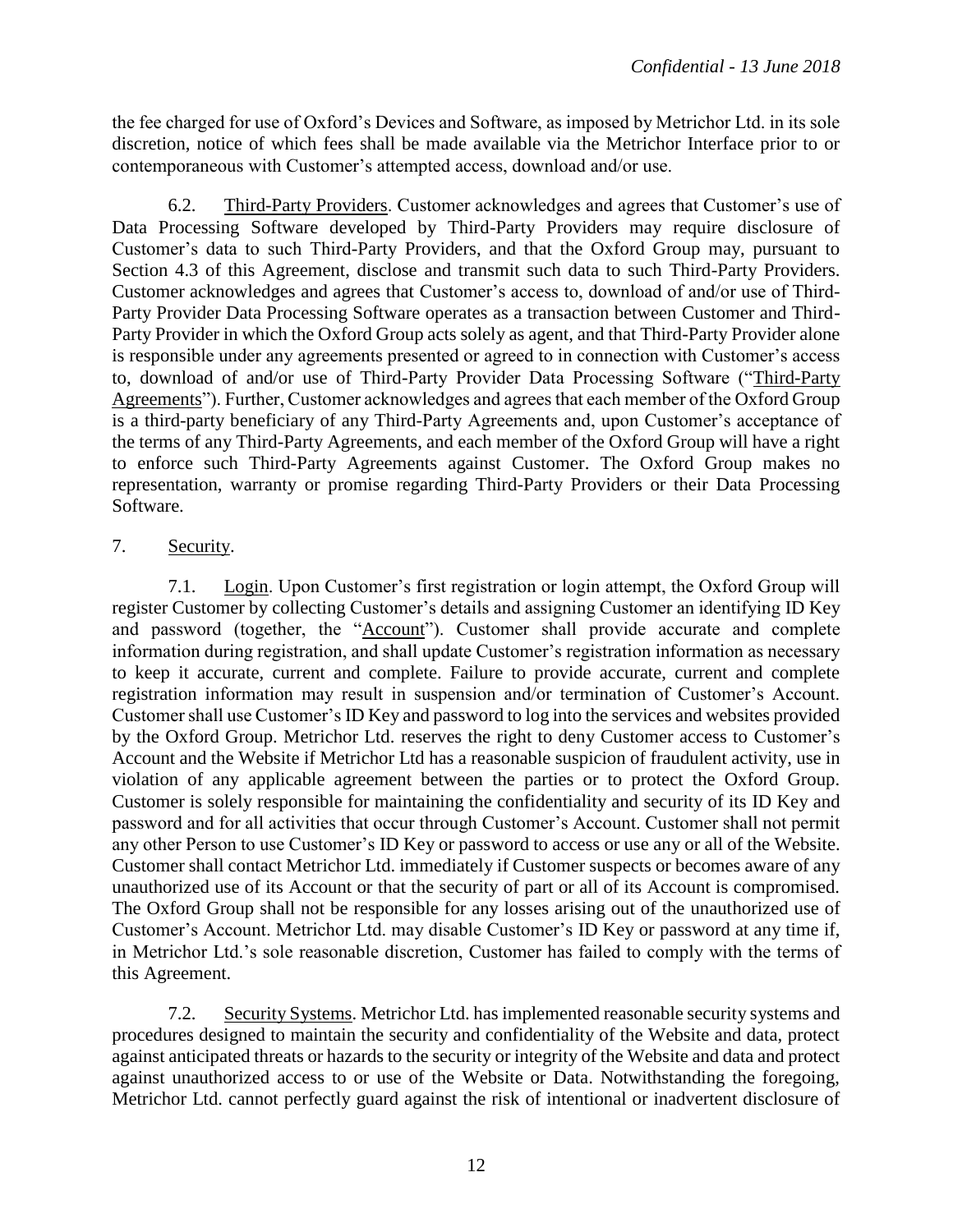data or Customer's confidential information. When using the Website, information will be transmitted across a medium that is beyond Metrichor Ltd.'s control. Customer expressly assumes the sole risk of any unauthorized disclosure or intentional intrusion, or of any delay, failure, loss, misuse, interruption or corruption of data or other information in connection with Customer's use of the Website.

7.3. Certain Device-Sharing Restrictions. Customer acknowledges that the means used by Metrichor Ltd. to secure software, data and systems related to this Agreement may require that a Device or set of Devices and/or a Flow Cell or set of Flow Cells match a user ID assigned to Customer and/or that such Devices and Flow Cells are matched according to the Customer's Order and/or that particular workstations match a unique Oxford-issued keys. Customer acknowledges this may limit Customer's ability to share Devices and that, notwithstanding these measures (and other reasonable administrative, physical and technical safeguards), the Oxford Group cannot ensure the security of information or other materials made available hereunder in the Oxford Group's custody or control. Customer further acknowledges that use of Goods may be dependent on rights to use software separately licensed on a non-transferable basis.

#### 8. Customer Obligations

8.1. Payment. All fees Customer is required to pay, if any, under the terms of this Agreement and as represented on the Website in order to access, download and/or use the Website and its functionalities and processes, Data Processing Software and/or Data Storage, which are separate from and in addition to the fee charged on Customer's Order(s) (the "Fees"), must be paid by Customer to Oxford in accordance with this Section 8.1 and any other payment terms to which the Parties may agree from time to time. All Fees must be paid in United States Dollars, unless otherwise stated on the Website. One-time Fees charged for re-processing under Section 4.5 or purchase of Data Processing Software under Section 8.1 are due in advance of such re-processing or download or use of such Data Processing Software. Periodic Fees charged for Data Storage under Section 5.1 will be invoiced in accordance with the Order and Customer shall pay within the period specified in the Order, or if no period is specified, within 30 days after receipt of the invoice. Fees not paid when and as due will accrue interest from the date due until actually paid at a rate of 4% above the base rate of the UK base rate of Barclays Bank per month or the highest rate allowed by law, whichever is less. Customer shall pay all Taxes related to the Fees. If Customer is required by applicable Law to withhold any Taxes from its payment to Metrichor Ltd., Customer shall provide Metrichor Ltd. with an official tax receipt or other appropriate documentation to support such withholding. Metrichor Ltd. reserves the right to change the Fees in its sole discretion at any time, which change shall not affect Fees already incurred for reprocessing, Data Processing Software or Data Storage; provided, however, that a change in Data Storage Fees will affect Fees due under a Data Storage subscription plan beginning with the invoice period following the period during which applicable Fees were changed. Metrichor Ltd. reserves the right to suspend or terminate Customer's account for failure to pay Fees more than 10 days past due.

8.2. Appropriate Conduct. Customer acknowledges and agrees that Customer is responsible for its own conduct and any Content that Customer creates, transmits or displays while using the Website and for any consequences thereof. Customer agrees to use the Website only for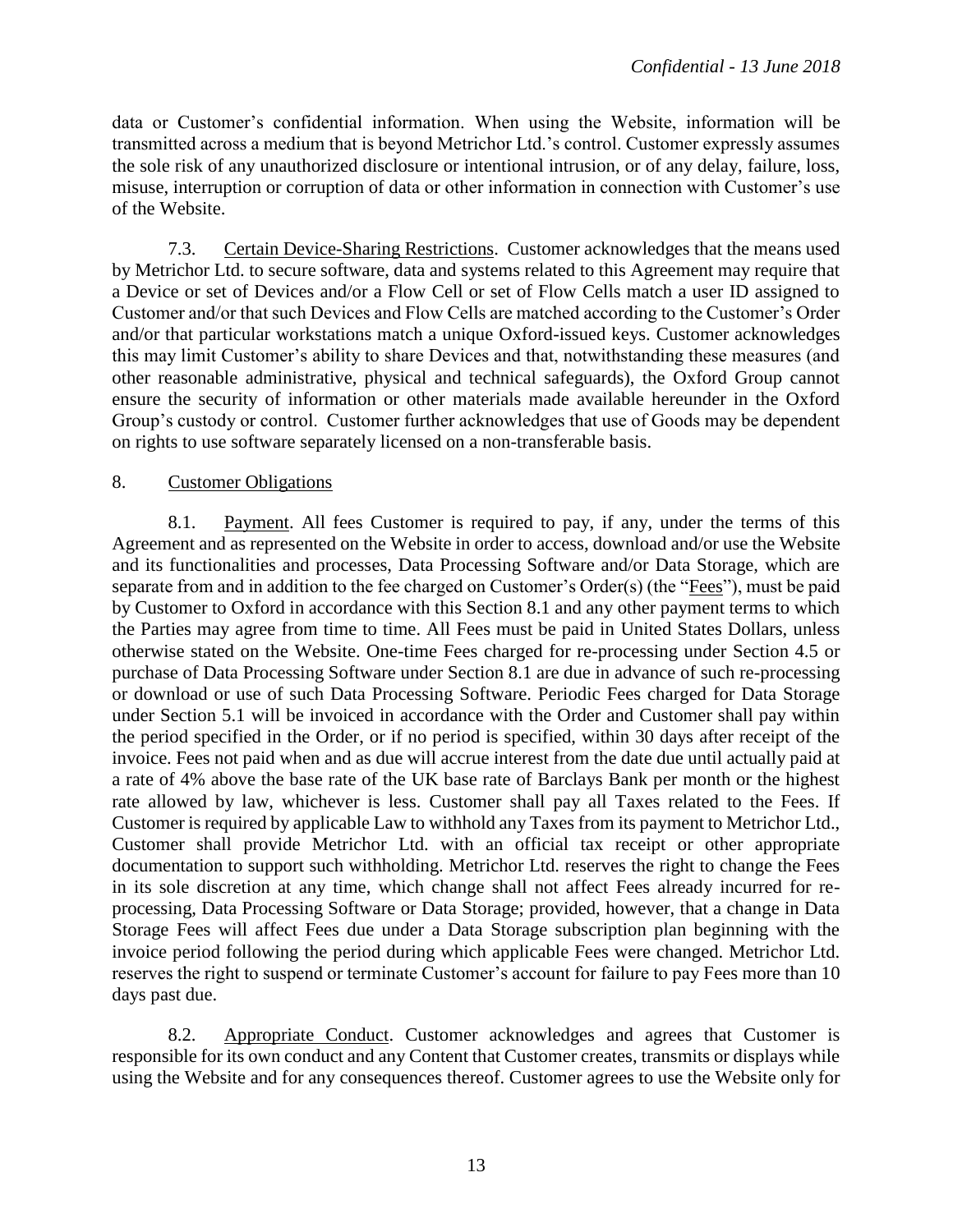purposes that are legal, proper and in accordance with this Agreement and any applicable Oxford Group policies or guidelines.

8.3. No Infringement. Customer shall take no action that, in any way, would infringe Intellectual Property Rights in Oxford Confidential Information. Customer shall not remove any proprietary, copyright, confidential or trade secret legend from any portion of the Website or any data or support materials provided to Customer by the Oxford Group

8.4. Compliance. Customer represents and warrants that Customer is authorized to enter into this Agreement and comply with its terms. Furthermore, Customer represents and warrants that Customer will at any and all times meet Customer's obligations hereunder and will ensure that the way in which and the purposes for which it uses the Website complies with all laws, regulations and government policies that may apply. Customer is responsible for obtaining any necessary approvals, licenses and permissions that may be required for such use and operation. Without limitation to the other restrictions set out in this Agreement, Customer warrants that it will in no event use or allow use of the Website or any parts of them in connection with the development, production, handling, operation, maintenance, storage, detection, identification or dissemination of chemical or biological weapons or other military end-use of any kind.

8.5. 4.5. Regulatory Acknowledgement. Customer acknowledges and agrees that (a) the Website has not been approved, cleared or licensed by the United States Food and Drug Administration or other regulatory entity, whether foreign or domestic, for any specific intended use; (b) the Website is not for use in diagnostic, therapeutic or clinical procedures; (c) the Website should be used in strict accordance with applicable instructions and Documentation and (d) Customer must ensure it has any regulatory approvals necessary for Customer's intended use of the Website. Customer further acknowledges and agrees to comply with all applicable Laws when using, maintaining and disposing of the Website.

## 9. Website Management

9.1. Violations of Terms of Use. Metrichor Ltd. reserves the right to refuse to transmit, post, upload, store or to block or remove any data or other information, in whole or in part, that, in Metrichor Ltd.'s sole discretion, seems to be in violation of the terms of this Agreement or otherwise harmful to the Website or other Customers. Metrichor Ltd. has no obligation to monitor data or other information transmitted, posted, stored or used through the Website. However, Metrichor Ltd. has the right to monitor such data or other information from time to time for violations of this Agreement and to disclose, block or remove them in accordance with this Agreement. Metrichor Ltd. reserves the right to immediately suspend or terminate Customer's Account and Customer's access to and use of the Website if Customer, or any third party with Customer's permission, violates the terms of this Agreement.

9.2. Copyright Compliance. Metrichor Ltd. is committed to complying with copyright Laws and requires all Customers to comply with such copyright Laws. Metrichor Ltd. reserves the right to investigate suspected violations of this Agreement or copyright Laws, including gathering information from the Customer or other Customers involved and the complaining party, if any, and examination of data on the Website. During an investigation, Metrichor Ltd. may suspend Customer's Account and delete data that potentially violates this Agreement or copyright Laws.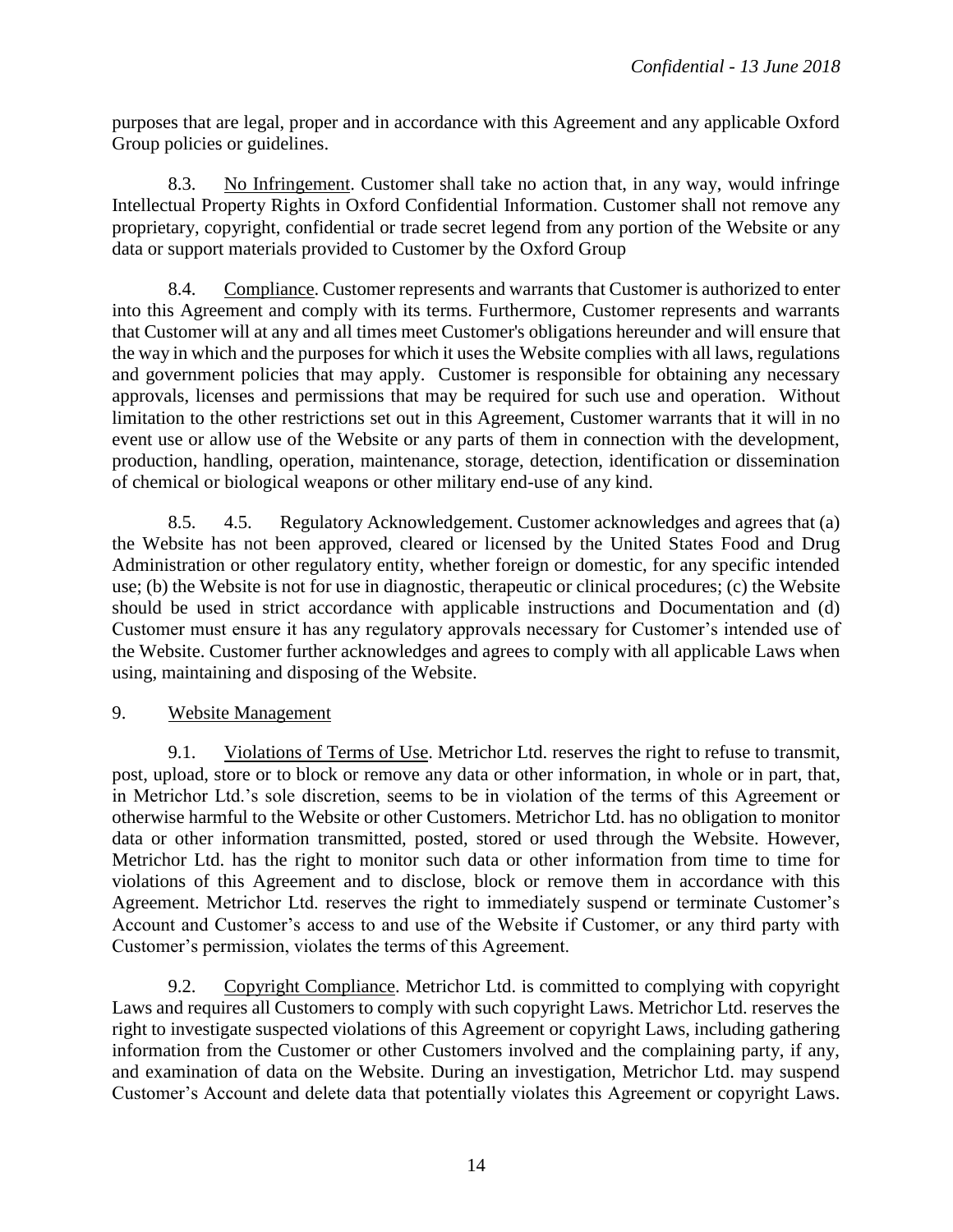Customer expressly authorizes and consents to the Oxford Group's cooperation with (a) law enforcement authorities in the investigation of suspected violations and (b) administrators of internet service providers or network or computing facilities in order to enforce this Agreement.

## 9.3. DMCA Compliance.

9.3.1. Policy. Owners of copyrighted works who believe that their rights under U.S. copyright laws or applicable laws of other jurisdictions of similar intent or effect have been infringed may take advantage of certain provisions of the Digital Millenium Copyright Act of 1998 (the "DMCA") or applicable laws of other jurisdictions of similar intent or effect to report alleged infringements. It is Metrichor Ltd.'s policy in accordance with the DMCA and other applicable Laws to reserve the right to terminate, with or without notice to Customer, Customer's Account and Customer's access to and use of the Website if Customer is found to infringe third party copyright or other Intellectual Property Rights, or if, in Metrichor Ltd.'s sole discretion, Customer is infringing these rights.

9.3.2. Reporting. Copyright owners may report alleged infringements of their works that are transmitted, stored or used through the Website by sending Metrichor Ltd.'s designated agent a notification of the claimed infringement that satisfies the requirements of the DMCA or applicable laws of other jurisdictions of similar intent or effect. Upon Metrichor Ltd.'s receipt of a satisfactory notice of claimed infringement for these works, Metrichor Ltd. will respond expeditiously to either directly or indirectly (a) remove the alleged infringing data, if stored on the Website or (b) disable Customer's access to the data. Metrichor Ltd. will also notify Customer of the removal or disabling of access to the data. Copyright owners may send notifications to:

> Metrichor Limited Gosling Building Oxford Science Park Edmund Halley Rd. Oxford, Oxford, OX4 4DQ Phone: +44 (0) 845 034 7900 Email: reporting@nanoporetech.com

Copyright owners may use their own notification of claimed infringement form that satisfies the requirements of Section  $512(c)(3)$  of the U.S. Copyright Act or applicable laws of other jurisdictions of similar intent or effect. Under the DMCA, anyone who knowingly makes misrepresentations regarding alleged copyright infringement may be liable to Metrichor Ltd., the alleged infringer and the affected copyright owner for any damages incurred in connection with the removal of, disabling of access to or replacement of allegedly infringing material.

If a notification of claimed infringement has been filed against Customer, and Customer believes in good faith that the allegedly infringing works have been removed or Customer's access has been disabled by mistake or misidentification, Customer can file a counter notification with Metrichor Ltd.'s designated agent using the contact information shown above. All counter notifications must satisfy the requirements of Section  $512(g)(3)$  of the U.S. Copyright Act or applicable laws of other jurisdictions of similar intent or effect. Upon Metrichor Ltd.'s receipt of a counter notification that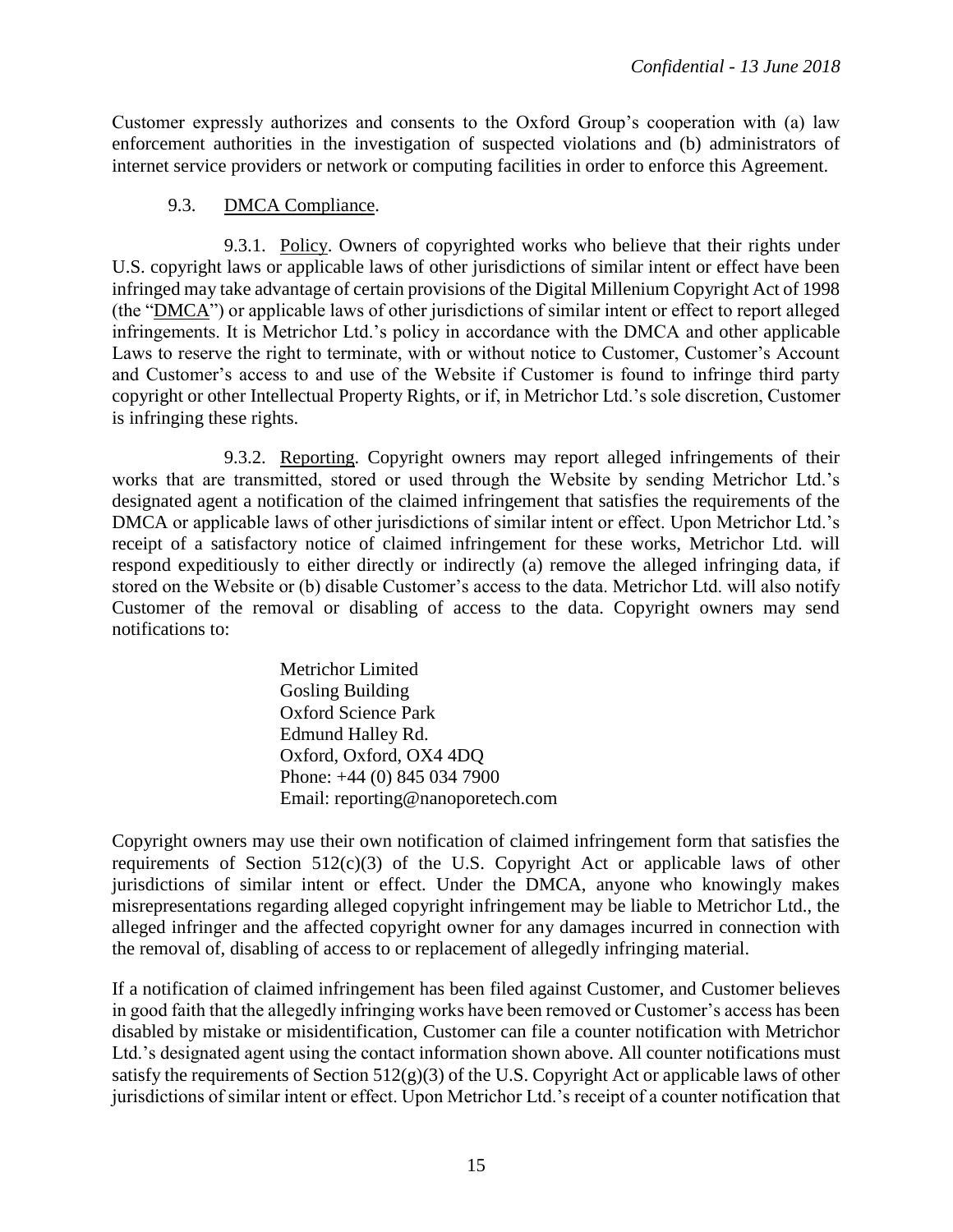satisfies the requirements of the DMCA or applicable laws of other jurisdictions of similar intent or effect, Metrichor Ltd. will provide a copy of the counter notification to the person who sent the original notification of claimed infringement and will follow the DMCA's procedures or procedures in applicable laws of other jurisdictions of similar intent or effect with respect to a received counter notification. In all events, Customer expressly acknowledges and agrees that Metrichor Ltd. will not be a party to any disputes or lawsuits regarding alleged copyright infringement.

#### 10. Ownership; Confidentiality

10.1. Ownership of Intellectual Property by the Oxford Group. Metrichor Ltd., other members of the Oxford Group and their respective licensors, as applicable are the sole and exclusive owners of (or have licenses to) the Intellectual Property Rights in the Oxford Proprietary Information (including the Website), and in all media, printouts, papers, support materials, or hard copies containing or bearing such Intellectual Property Rights. Except where prohibited under applicable law, Customer agrees not to contest the Oxford Group's ownership or rights in any copyright or other applicable Intellectual Property Right in the Oxford Proprietary Information (including the Website). Customer shall have a license to use the Website, and the Intellectual Property Rights therein, only to the extent specifically provided in this Agreement and to the extent such is reasonably necessary for Customer's performance under the Agreement.

10.2. Ownership of Intellectual Property by Customer. Subject to the terms and conditions herein, Customer will retain and acquire rights in (without any assignment from Oxford) the Biological Data resulting from Customer's use of the Goods.

10.3. Reservation of Rights. Each party reserves all of its rights. Except for any express license herein, no license is granted.

#### 10.4. Confidential and Proprietary Information.

10.4.1. Customer agrees not to disclose to third parties and to use Customer's best efforts to keep confidential at all times all Oxford Confidential Information Customer receives from any member of the Oxford Group. Customer agrees not to use Oxford Confidential Information other than for the purposes contemplated by this Agreement. Customer acknowledges and agrees that, unless otherwise specifically provided herein or agreed by Metrichor Ltd. in writing, the Website, including the specific design and structure of individual programs, provided to Customer by Metrichor Ltd. constitutes confidential proprietary information of the Oxford Group. Customer shall permit only authorized Customers, who possess rightfully obtained ID Keys and passwords, to use the Website. Customer agrees not to transfer, copy, disclose, provide or otherwise make available Oxford Confidential Information, including, without limitation, the Website or part thereof in any form to any third party without the prior written consent of Metrichor Ltd.

10.4.2. Customer agrees to use best efforts to maintain the security of the Website and any other Oxford Confidential Information provided to Customer by any member of the Oxford Group. Customer will use its best efforts to cooperate with and assist Oxford in identifying and preventing any unauthorized use, copying, or disclosure of Oxford Confidential Information.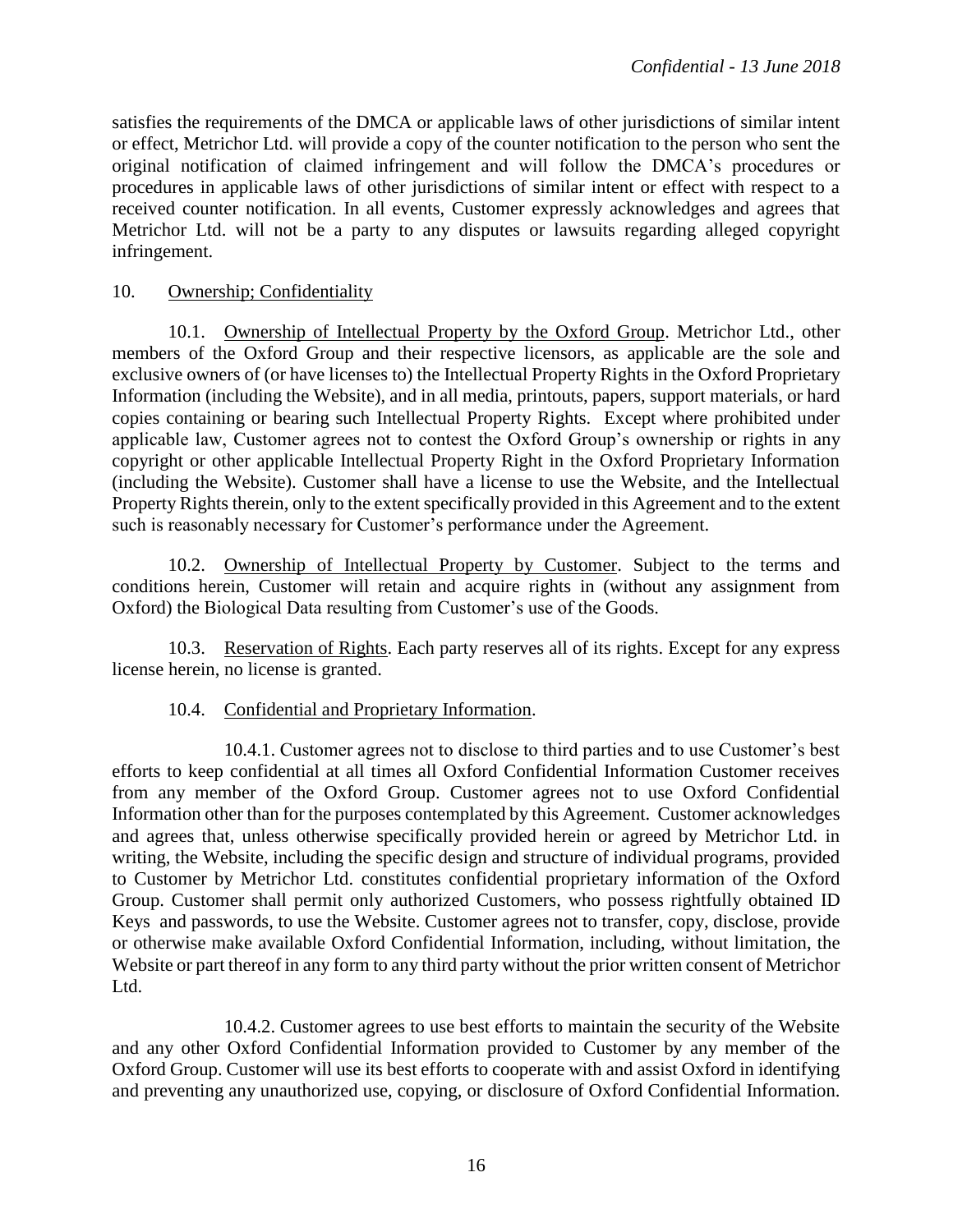Customer shall secure and protect all printed materials, manuals, software programs, disks, copies and other media, if any, that embody, contain, or describe any Oxford Confidential Information in a manner consistent with the protection of the Oxford Group's rights therein and to take appropriate action by instruction or agreement with its employees to satisfy its obligations hereunder. Customer further agrees that it shall be strictly liable for all damages to any member of the Oxford Group that result from any disclosure of any Oxford Confidential Information or any portion of the Website to any third party. If Customer is a government entity subject to legal requirements regarding public disclosure, Customer will not be in breach of this Agreement as a result of its compliance with such laws; provided, to the extent permitted by applicable law, that: (a) Customer promptly informs Metrichor Ltd. and Oxford of a request to disclose any Oxford Confidential Information or making a determination that disclosure of any of the same is required under applicable Law; and (b) Customer identifies and discloses to Oxford, the requesting party, the information to be disclosed and the specific binding legal authority requiring such disclosure with sufficient time for Oxford to interpose an objection to such disclosure or take such other action as Oxford deems necessary to protect Oxford Confidential Information. The Metrichor Interface and Instrument Data are treated by Oxford as trade secrets.

10.5. Restricted Rights Notice. The Website made available under this Agreement incorporates commercial computer software programs developed exclusively at private expense. Use, duplication and disclosure by any government shall be in accordance with, and subject to the terms and conditions that are customarily provided to the public. If Customer is a government entity and/or Customer's use is funded by the government, Customer is hereby on notice that any data provided by the Oxford Group pursuant to this Agreement is developed exclusively at private expense and are trade secrets, confidential and privileged, or are commercial or financial data and are confidential or privileged. This data may be reproduced and used by the government with the express limitation that it will not, without written permission of Metrichor Ltd. and Oxford, be used for purposes of manufacture nor disclosed outside the government and that the applicable rights legends shall be marked on any reproduction of any technical data, whether reproduction is in whole or in part. The Oxford Group reserves all rights and licenses not expressly granted under this Agreement, including, without limitation, all rights in trademarks and associated goodwill.

11. Right to Amend Agreement. Metrichor Ltd. may update these terms from time to time on notice to Customer; provided that, if Customer is adversely affected by such update, Customer has the option to terminate this Agreement by providing written notice to Metrichor Ltd. of its intent to terminate within five (5) days after such notice is published, and if Customer does not provide such notice of intent to terminate within such five-day period, the updated terms shall apply to Customer; and provided further that, such revised terms shall only apply to Orders accepted after such change was published by Metrichor Ltd.

## 12. Term and Termination

12.1. Termination. Metrichor Ltd. shall have the right to terminate this Agreement immediately and without notice if, (a) in Metrichor Ltd.'s sole and reasonable judgment, Customer has breached the terms of this Agreement or otherwise engaged in activity that may cause liability to any member of the Oxford Group or (b) Customer files an action or commences a proceeding contesting the Oxford Group's ownership of or the validity or novelty of any patent of the Oxford Group. In such case, Metrichor Ltd. may immediately disable Customer's ID Key and password.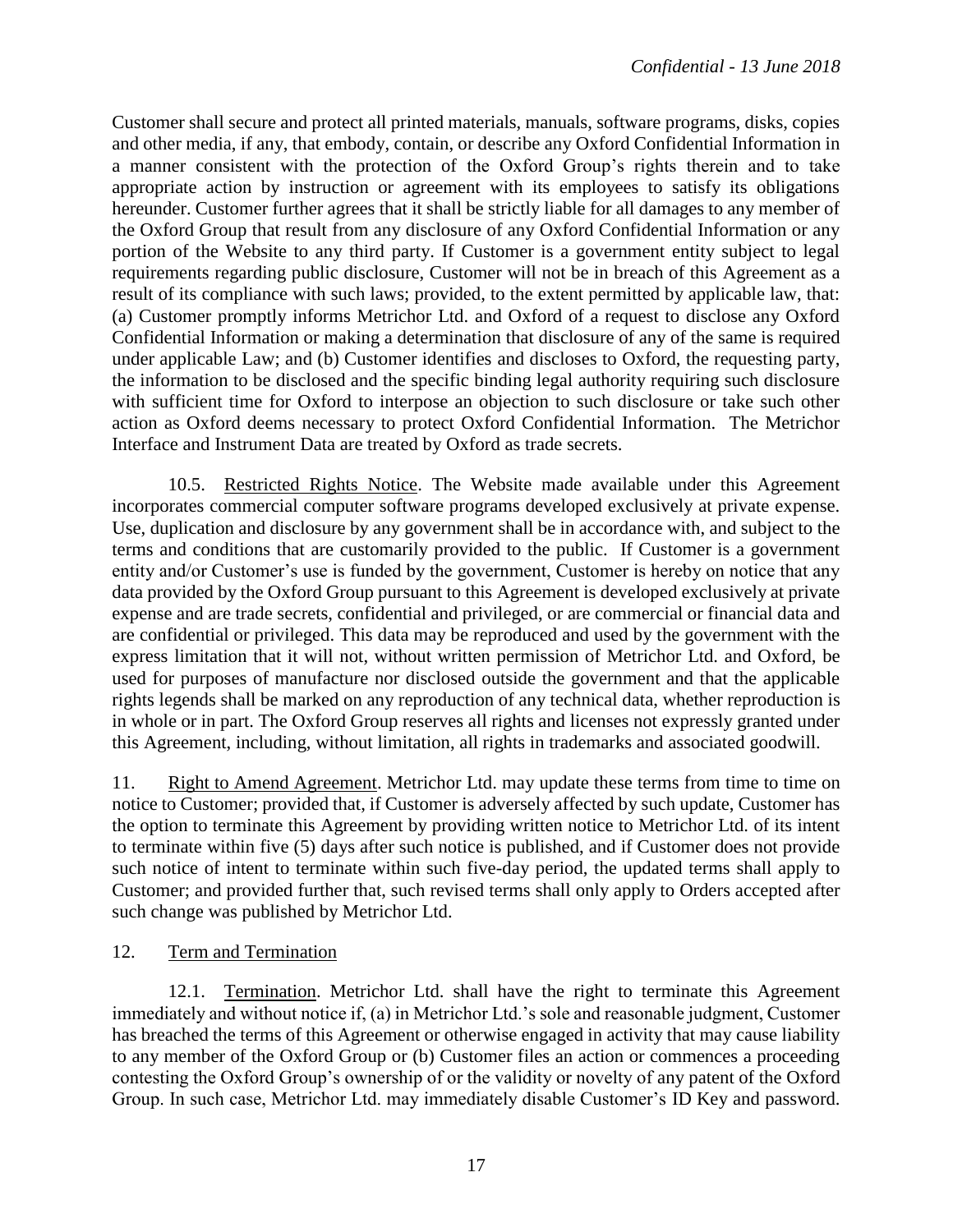In any case, Metrichor Ltd. may terminate this Agreement with Customer upon thirty (30) days' prior written notice for any reason. Customer may terminate this Agreement and the License granted hereunder at any time by ceasing access to and use of the Website and notifying Metrichor Ltd. in writing of its intent to terminate.

12.2. Effect of Termination. Upon any expiration or termination of this Agreement, (a) the rights and licenses granted to Customer under this Agreement shall immediately terminate and (b) Customer shall immediately cease using and uninstall, if applicable, all instances of the Website, and return, or, at Metrichor Ltd.'s request, destroy, all tangible embodiments of the Website and any other Oxford Confidential Information in Customer's possession or control, together with all related materials, copies or derivative versions thereof in any form. The expiration or termination of this agreement shall have no impact on the continuing rights of Metrichor Ltd. under Sections 4 and 9 of this Agreement.

#### 13. DISCLAIMER, LIMITED WARRANTIES

13.1. LIMITED WARRANTY. THE WEBSITE IS PROVIDED "AS IS" AND, EXCEPT FOR ANY WARRANTY, CONDITION OR GUARANTEE THAT CANNOT BE EXCLUDED BY LAW, ALL WARRANTIES IMPLIED OR OTHERWISE ARE EXCLUDED. TO THE MAXIMUM EXTENT PERMITTED BY APPLICABLE LAW AND SUBJECT TO ANY SUCH WARRANTIES, CONDITIONS OR GUARANTEES WHICH CANNOT LAWFULLY BE EXCLUDED, THE OXFORD GROUP DOES NOT MAKE, AND HEREBY DISCLAIMS, ANY REPRESENTATION OR WARRANTY, EXPRESS OR IMPLIED, REGARDING THE ACCURACY, ADEQUACY, TIMELINESS, COMPLETENESS, MERCHANTABILITY, FITNESS FOR A PARTICULAR PURPOSE OR NON-INFRINGEMENT OF ANY KIND WITH RESPECT TO THE WEBSITE, INCLUDING BUT NOT LIMITED TO, WARRANTIES OF FITNESS FOR ANY PARTICULAR PURPOSE (INCLUDING ANY PURPOSE RELATING TO A CUSTOMER'S LEGAL OR REGULATORY COMPLIANCE OBLIGATIONS). WITHOUT LIMITATION OF THE FOREGOING, THE OXFORD GROUP EXPRESSLY DOES NOT WARRANT THAT THE WEBSITE WILL MEET CUSTOMER'S REQUIREMENTS OR THAT OPERATION OF THE WEBSITE WILL BE UNINTERRUPTED OR ERROR FREE. CUSTOMER ASSUMES RESPONSIBILITY FOR THE RESULTS OBTAINED FROM CUSTOMER'S USE OF THE WEBSITE. CUSTOMER SHALL BEAR THE ENTIRE RISK AS TO THE QUALITY AND THE PERFORMANCE OF THE WEBSITE. The Oxford Group makes no warranty or representation and gives no indemnity in respect of any third party's products, whether or not obtained from the Oxford Group. The Oxford Group's supply of any such third party-produced products may be subject to separate terms and conditions of the manufacturer or licensor, which will be specified at the time of purchase in relation to such product. Any samples, training materials, descriptive material or advertising related to the Website, whether or not produced by the Oxford Group and any descriptions contained in or on the Oxford Group's websites or in the Oxford Group's marketing materials or product literature are produced for the purpose of general information only and shall not form part of this Agreement or have any contractual force. Customer acknowledges that Customer has not relied on any statement, promise, representation, assurance or warranty made or given by any member of the Oxford Group or its agents which is not set out in the Agreement.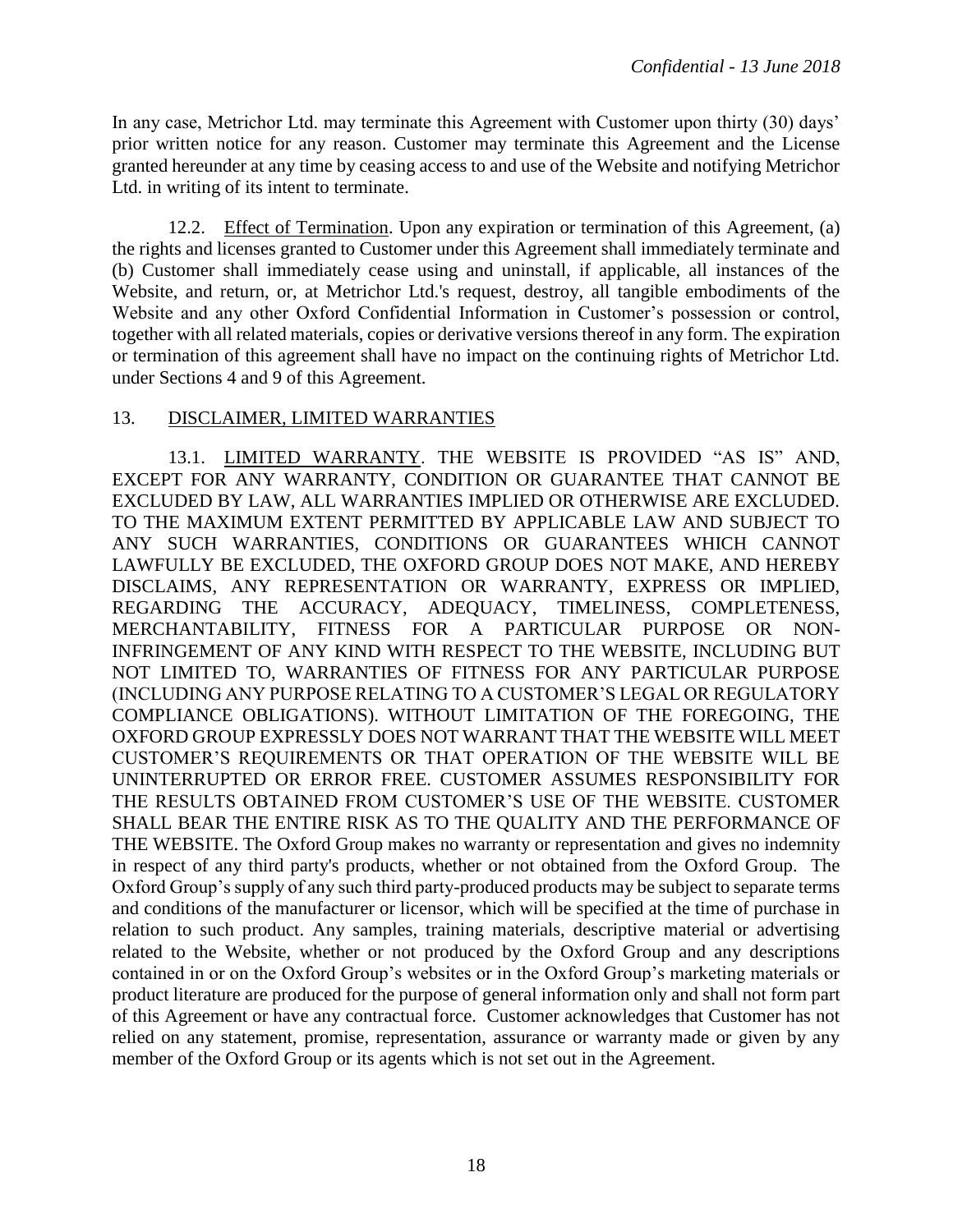13.2. CONNECTIVITY. CUSTOMER ACKNOWLEDGES THAT, IN CONNECTION WITH THE WEBSITE, INFORMATION SHALL BE TRANSMITTED OVER LOCAL EXCHANGE, INTEREXCHANGE AND INTERNET BACKBONE CARRIER LINES AND THROUGH ROUTERS, SWITCHES AND OTHER DEVICES OWNED, MAINTAINED, AND SERVICED BY THIRD PARTY LOCAL EXCHANGE AND LONG DISTANCE CARRIERS, UTILITIES, INTERNET SERVICE PROVIDERS, AND OTHERS, ALL OF WHICH ARE BEYOND CONTROL AND JURISDICTION OF OXFORD. ACCORDINGLY, THE OXFORD GROUP ASSUMES NO LIABILITY FOR OR RELATING TO THE DELAY, FAILURE, INTERRUPTION OR CORRUPTION OF ANY DATA OR OTHER INFORMATION TRANSMITTED IN CONNECTION WITH THE WEBSITE. THE OXFORD GROUP MAKES NO WARRANTIES AS TO THE SECURITY OF CUSTOMER COMMUNICATIONS. THE OXFORD GROUP MAKES NO WARRANTIES AS TO THE SECURITY OF DATA , OR THAT THIRD PARTIES WILL NOT GAIN UNAUTHORIZED ACCESS TO OR MONITOR CUSTOMERS' COMPUTER(S) OR ONLINE COMMUNICATIONS. CUSTOMER AGREES THAT NO MEMBER OF THE OXFORD GROUP WILL BE LIABLE FOR ANY SUCH ACCESS.

14. LIMITATION OF LIABILITY. EXCEPT FOR ANY LIABILITY THAT CANNOT BE EXCLUDED BY LAW, NO MEMBER OF THE OXFORD GROUP WILL BE LIABLE TO CUSTOMER, WHETHER IN CONTRACT, TORT, BREACH OF STATUTORY DUTY OR OTHERWISE, FOR ANY LOSS OF PROFIT OR SAVINGS OR ANY INDIRECT, SPECIAL, PUNITIVE, INCIDENTAL OR CONSEQUENTIAL LOSS OR DAMAGES, EVEN IF ADVISED OF THE POSSIBILITY OF SUCH DAMAGE AND HOWSOEVER ARISING (WHETHER IN TORT (INCLUDING FROM METRICHOR LTD.'S NEGLIGENCE), IN CONTRACT, UNDER STATUTE OR OTHERWISE). SUBJECT TO SECTION 16.3, IN ALL EVENTS THE MAXIMUM DAMAGES OF ANY TYPE FOR WHICH ANY MEMBER OF THE OXFORD GROUP SHALL BE LIABLE UNDER OR RELATED TO THIS AGREEMENT IS 100 U.S.D. (IF CUSTOMER IS LOCATED IN THE U.S.) OR 100 G.B.P. (IF CUSTOMER IS LOCATED IN THE U.K.). Any action for breach of Agreement must be commenced within one year of the accrual of the cause of action, following which Customer covenants not to bring or permit the making of any claim, action or proceeding in connection with this Agreement or its subject matter.

15. Customer Responsibility. Customer agrees to assume full responsibility for compliance with this Agreement and all liabilities, costs, expenses, damages and actual losses suffered or incurred by Customer, its affiliates, and their employees, officers and directors ("Customer Group") in connection with: (a) any breach by the Customer Group of this Agreement; (b) any failure by the Customer Group to use any materials or services made available hereunder in accordance with the Oxford Group's written instructions; (c) Customer Group's use of any materials made available hereunder; or (d) any introduction by the Customer Group of hazardous substances into or onto any materials made available hereunder.

## 16. General Provisions

16.1. Export Controls. Customer represents and warrants that Customer is not a citizen, national, or resident of, and is not under control of, the government of Cuba, Iran, Sudan, Libya, North Korea, Syria, nor any country to which the U.S. or the EU has prohibited export and that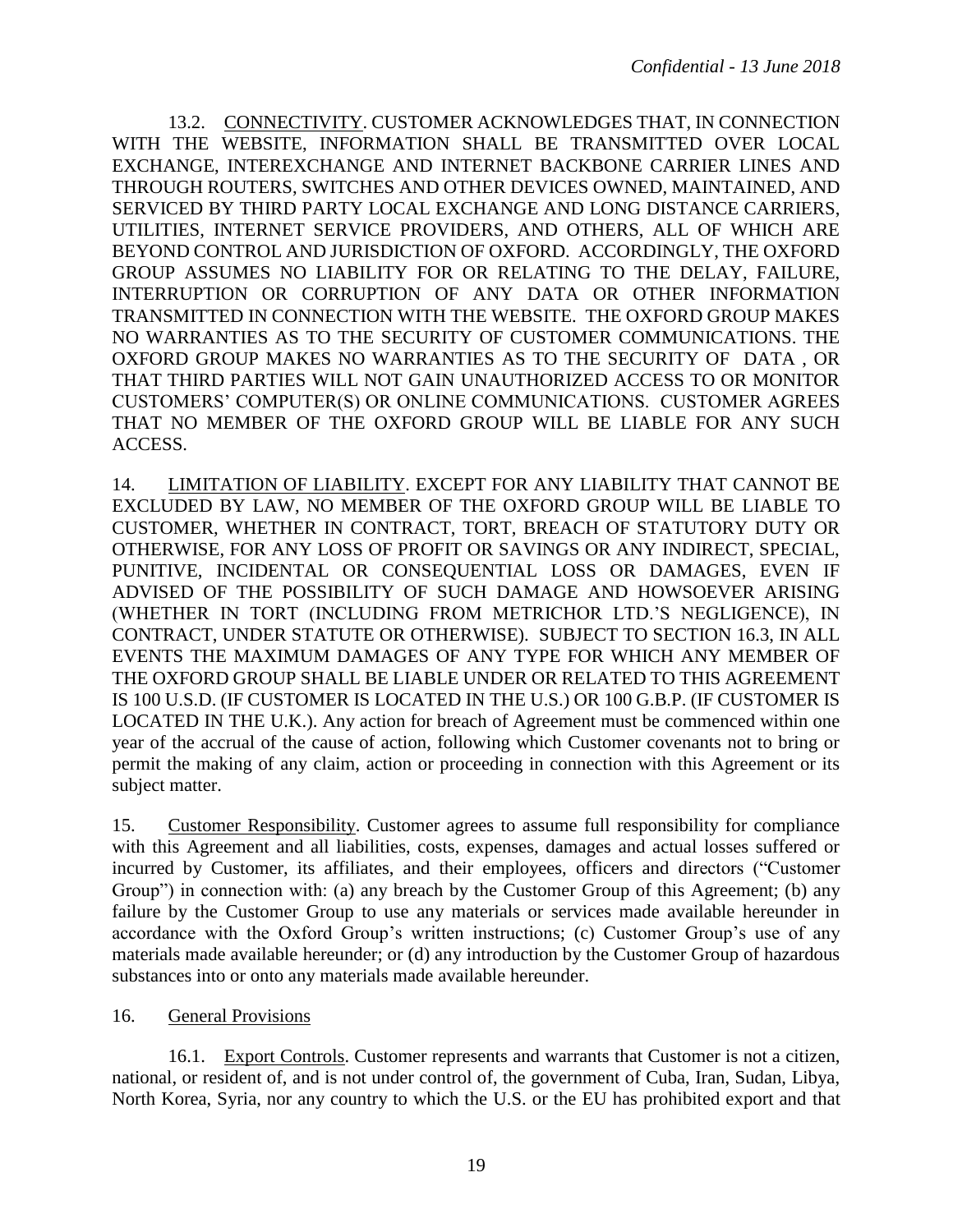Customer and relevant Customer personnel are not listed on the United States Department of Treasury lists of Specially Designated Nationals, Specially Designated Terrorists, and Specially Designated Narcotic Traffickers, nor is Customer listed on the United States Department of Commerce Table of Denial Orders. The Website or part thereof may be subject to local export control laws and regulations and Customer must not, directly or indirectly, sell, export, re-export, transfer, divert or otherwise send the Website or associated information or technology to any destination or person prohibited under US, EU or other local laws or regulations and the Customer will not use the Website for, and will not allow the Website to be used for, any purposes prohibited by Law, including, without limitation, for the development, design, manufacture or production of nuclear, chemical or biological weapons of mass destruction. The Website may only be used in the jurisdiction to which they are delivered and may not be redistributed.

16.2. New Zealand Customers. This Section 16.2 applies only if the Customer is located in New Zealand. To the extent permitted by applicable law, each party agrees (a) that it is "in trade" (as such term is generally understood under the laws of New Zealand) and (b)(i) to contract out of Sections 9, 12A, 13 and 14(1) of the Fair Trading Act 1986 and (ii) that it is fair and reasonable that the parties be bound by this provision.

16.3. Australian Customers. This Section 16.3 applies only if the Customer is located in Australia. Nothing in this Agreement excludes, restricts or modifies any right or remedy, or any guarantee, warranty or other term of condition, implied or imposed by any legislation that cannot lawfully be excluded or limited, including under the *Competition and Consumer 2010* (Cth) ("Australian Non-Excludable Provision"). To the maximum extent permitted by law, Metrichor Ltd.'s entire liability for breach of an Australian Non-Excludable Provision in relation to this Agreement or the Customer's use of the Website is limited to repairing the Website.

16.4. United Kingdom Customers. This Section 16.4 applies only if the Customer is located in the United Kingdom. Nothing in this Agreement excludes, restricts or modifies any right or remedy, or any guarantee, warranty or other term of condition, implied or imposed by any legislation that cannot lawfully be excluded or limited, including under the Unfair Contract Terms Act 1977, as amended by the Consumer Rights Act 2015 (the "UTCA") (a "Non-Excludable Provision"). To the maximum extent permitted by law, the Parties agree that any limitation of liability, remedy, warranty, guarantee or other term of condition set forth in this Agreement is reasonable (as such term is defined in the UTCA). To the maximum extent permitted by law, in the event any limitation of liability, remedy, warranty, guarantee or other term of condition set forth in this Agreement (a) is deemed not to be reasonable (as such term is defined in the UTCA) and is therefore not excludable or (b) is otherwise deemed to be a Non-Excludable Provision, Metrichor Ltd.'s entire liability for breach of a Non-Excludable Provision in relation to this Agreement or the Customer's use of the Website is limited to repairing the Website.

16.5. PRC Customers. This Section 10.5 applies only if the Customer is located in the People's Republic of China. Nothing in this Agreement excludes, restricts or modifies any right or remedy, or any guarantee, warranty or other term of condition, implied or imposed by any legislation that cannot lawfully be excluded or limited, including under the Contract Law of the People's Republic of China (the "PRC Contract Law") and the Interpretations of the Supreme People's Court of the People's Republic of China on the PRC Contract Law (a "Chinese Non-Excludable Provision"). To the maximum extent permitted by law, OXFORD'S ENTIRE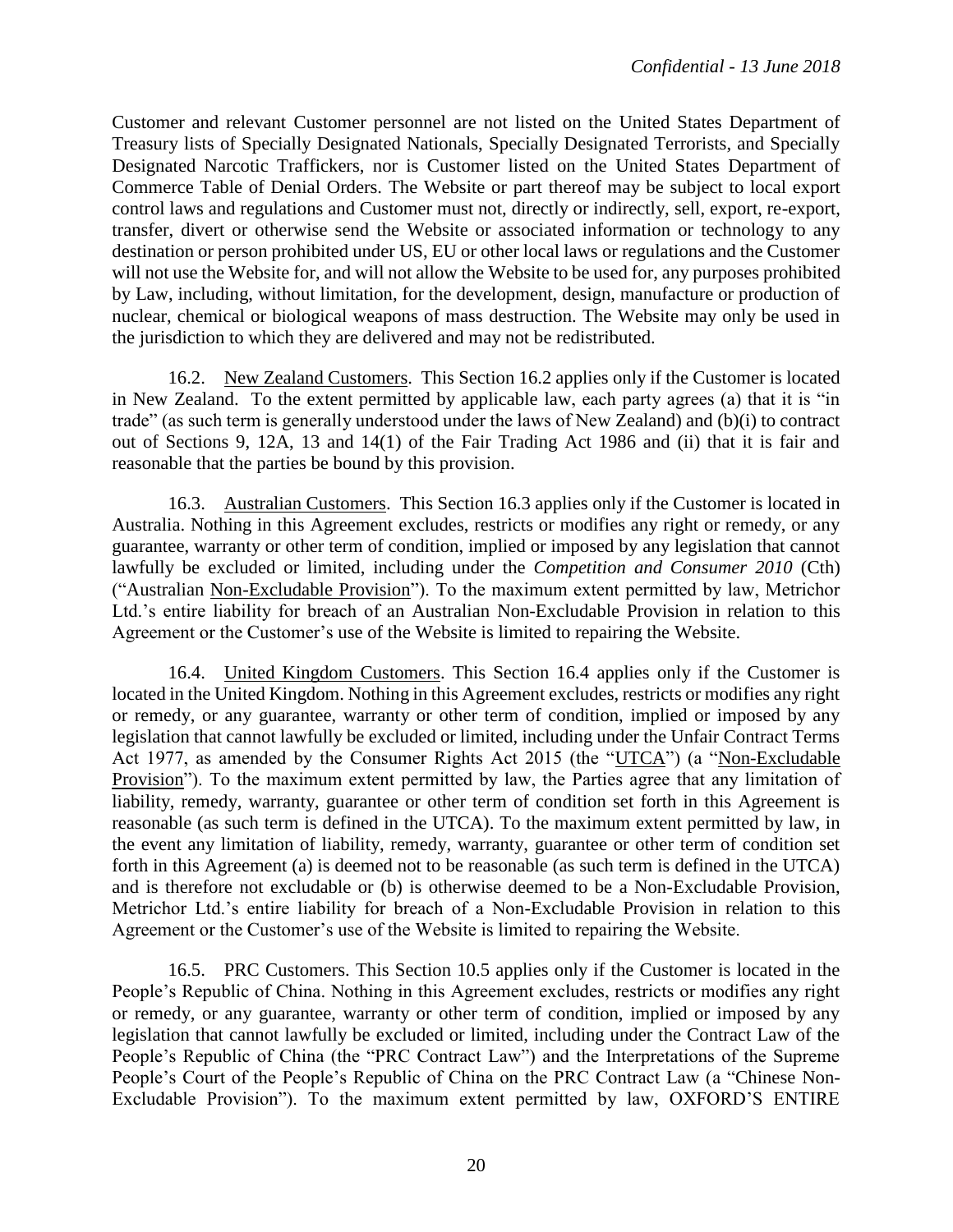## LIABILITY FOR BREACH OF A CHINESE NON-EXCLUDABLE PROVISION IN RELATION TO THIS AGREEMENT OR THE CUSTOMER'S USE OF THE WEBSITE IS LIMITED TO REPAIRING THE WEBSITE.

16.6. Audit. To audit compliance with this Agreement, Customer agrees that upon five (5) days' notice, Metrichor Ltd. shall have the right to inspect and audit Customer's records related to this Agreement. Any such inspection or audit shall be conducted during regular business hours. If such inspections or audits disclose Customer had breached the provisions of this Agreement, then Metrichor Ltd. may terminate this Agreement immediately. Nothing in this clause shall be deemed to limit any legal or equitable remedies available to either party and Metrichor Ltd. is entitled to pursue equitable remedies to the fullest extent permitted under applicable law.

16.7. Severability. If any provision of this Agreement is found to be invalid, illegal or unenforceable, it shall be deemed modified to the minimum extent necessary to make it valid, legal and enforceable. If such modification is not possible, the relevant provision shall be deemed deleted. Any such modification or deletion shall not affect the validity and enforceability of the rest of the Agreement. All restrictions specified in this Agreement shall apply to the maximum extent permissible under applicable law. If Customer believes it has additional rights or the right to act contrary to the express restrictions specified in the Agreement under mandatory laws (including, without limitation, national laws implementing Directive 91/250/EEC and similar laws), Customer agrees to provide Metrichor Ltd. with at least thirty (30) days prior written notice and any reasonably requested information before exercising such rights, to allow Oxford to offer alternatives at Oxford's sole discretion.

16.8. Non-Waiver. A waiver by any member of the Oxford Group of any right or remedy arising under this Agreement or by law is only effective if given in writing and will not be deemed to be a waiver of any subsequent breach or default. No failure or delay to exercise any right or remedy provided under the Agreement or by law will constitute a waiver by that party of that or any other right or remedy, nor will it prevent or restrict the further exercise of that or any other right or remedy.

16.9. Notice. Any notice under this Agreement must be given in writing, which may include email. Notice by post should be sent to Customer or Oxford's address as specified on the Order, or to the relevant party's registered office if no such address has been given, or as Customer or Oxford may otherwise direct in writing from time to time. Notice will be deemed received: (a) if delivered personally, on the date of delivery; (b) if sent by prepaid first class post or other next working day delivery service, on the second business day after posting; (c) if delivered by commercial courier, on the date the courier's delivery receipt is signed; or (d) if sent by fax or email, one business day after transmission.

16.10. Governing Law. This Agreement, and any dispute or claim arising out of or in connection with it or its subject matter or formation, will be governed by and construed in accordance with: (a) with respect to the Website used within North or South America, the laws of the State of New York, except for any conflict of laws rules that would give rise to application of the substantive law of another state and except to the extent the Customer is an in instrumentality of the U.S. federal government, in which case, this Agreement shall be governed by U.S. federal law to the extent required and applicable, and otherwise by the laws of the State of New York, and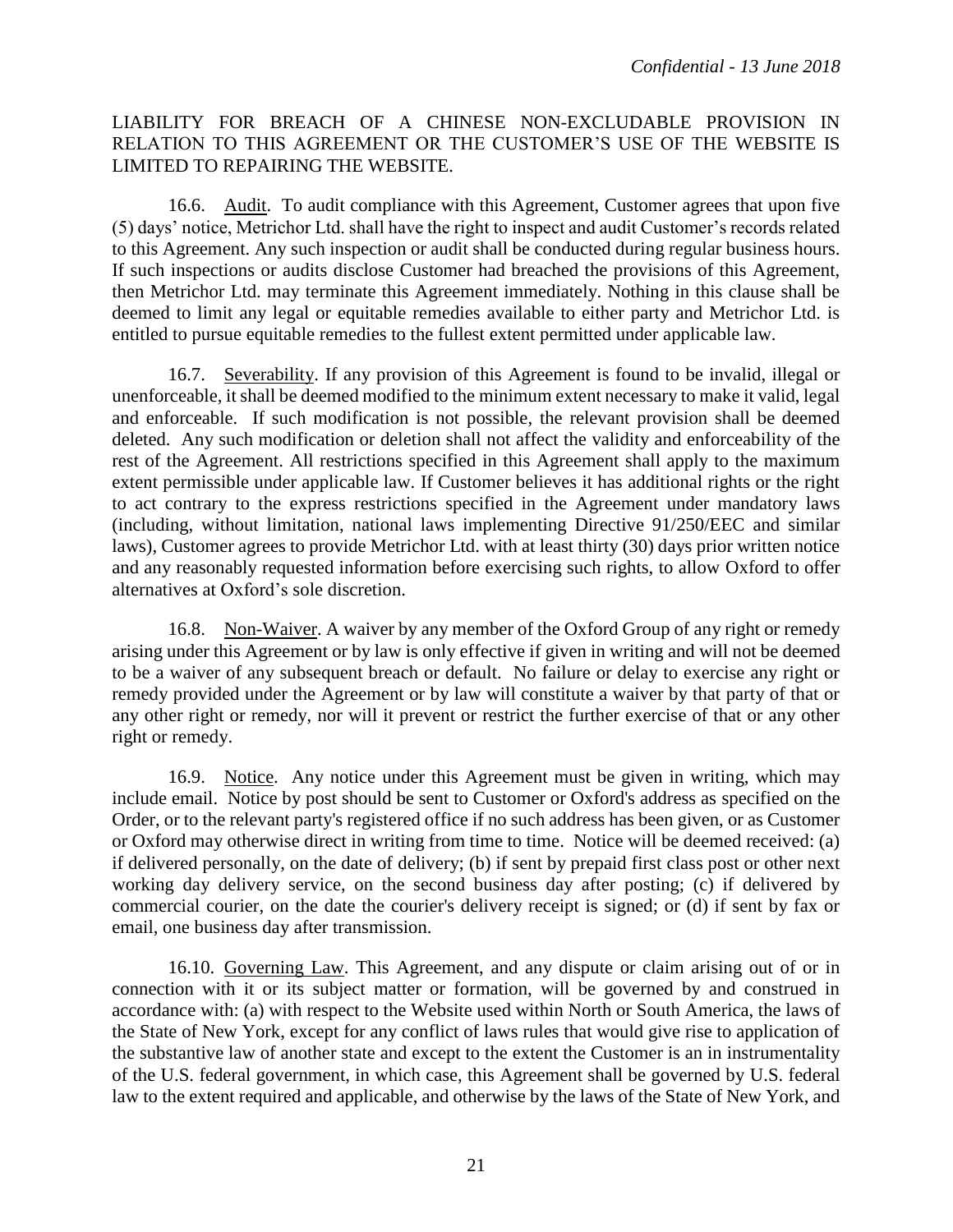(b) with respect to the Website used outside North or South America, the laws of England. Customer hereby consents to the exclusive jurisdiction of: (a) with respect to the Website used within North or South America, the state and federal courts located in the State of New York, and (b) with respect to the Website used outside North or South America, the courts located in England, for resolution of any dispute or claim arising in connection with this Agreement. Notwithstanding the foregoing, with respect to Goods used outside North or South America, Metrichor Ltd. and any third party beneficiaries of this Agreement may, at its sole option, enforce this Agreement in any jurisdiction in which Customer is subject to suit. For the avoidance of doubt, the United Nations Convention on Contracts for the International Sale of Goods (Vienna, 1980) shall not apply.

16.11. Successors and Third Party Beneficiaries. A person who is not a party to this Agreement shall have no right to enforce its terms, except for Metrichor Ltd. and each member of the Oxford Group, who are express third-party beneficiaries of this Agreement. This Agreement is binding upon each Party's respective successors and assigns.

16.12. Titles. The titles to the sections and paragraphs of this Agreement are solely for the convenience of the Parties and are not an aid in the interpretation of the Agreement.

16.13. Entire Agreement and Acknowledgement. This Agreement, together with the incorporated terms and conditions, constitutes the complete and exclusive agreement between Customer and Metrichor Ltd. with respect to the subject matter hereof, and supersedes all prior or contemporaneous oral or written communications, proposals, representations, understandings or agreements not specifically incorporated herein with respect to the subject matter hereof. To the extent permitted under applicable Law, the terms of this Agreement apply to the exclusion of any other terms that Customer may seek to impose or incorporate, including any terms specified on a purchase order, or which are implied by statute, trade, custom, practice or course of dealing.

16.14. Construction of Agreement. For the purposes of this Agreement, the use of the singular shall include the plural, and vice versa, and the use of the conjunctive shall include the disjunctive and vice versa.

16.15. Governing Language. For all purposes, this English language version of this Agreement shall be the original, governing instrument and understanding of the Parties. In the event of any conflict between the English language version of the agreement and any subsequent translation into any other language, this English language version shall govern and control.

16.16. Assignment. Metrichor Ltd. may at any time assign, transfer, mortgage, charge, subcontract or deal in any other way with any or all of Metrichor Ltd.'s rights and obligations under this Agreement in connection with a merger, change of control or sale of assets. Customer may not assign, transfer, mortgage, charge, subcontract, declare a trust over or deal in any other way with any or all of Customer's rights and obligations under this Agreement without Metrichor Ltd.'s prior written consent.

16.17. Survival. The provisions of Section 3.2, 3.3, 4.1, 4.6, 5.2, 6.2, 8 through 10, 12.2 and 13 through 16 shall survive any expiration or termination of this Agreement for any reason.

#### I, THE CUSTOMER TO WHICH THE PRECEDING TERMS AND CONDITIONS REFER, ACKNOWLEDGE THAT I HAVE READ THE PRECEDING TERMS AND CONDITIONS OF